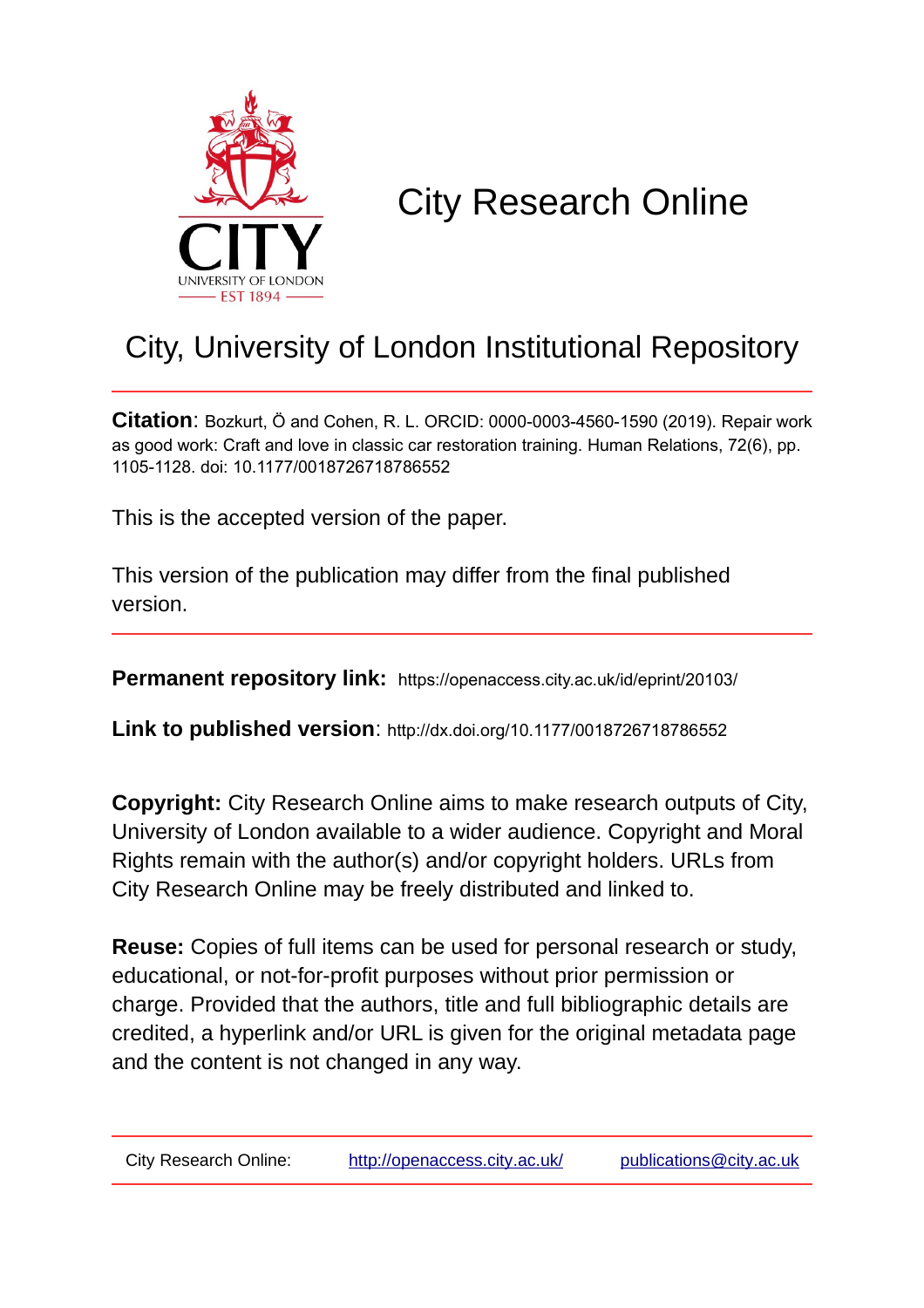#### **Repair work as good work: Craft and love in classic car restoration training**

*Ödül Bozkurt and Rachel Lara Cohen*

### **Abstract**

Repair work is essential if we are to develop environmentally sustainable societies, but repair activity has largely disappeared in advanced economies. Where it survives, work in repair is typically 'dirty' and undesirable. This article asks how repair work can be experienced as 'good work', drawing on the accounts of 20 trainees on a classic car restoration course. We observe that two features made repair 'good work' in their eyes: craft and love. Craft skills enabled trainees to imagine improved employment futures, but also engendered emotional satisfactions. What the trainees emphasized even more was love, in four distinct ways. First, there was 'object love' for the classic car. Second, love was evoked as repair reconnected them with 'authentic' younger selves. Third, love was claimed to be a prerequisite to do the work. Fourth, love mediated market relationships, connecting repairers and clients in a 'community of enthusiasm'. Our discussion contributes to studies of workplace emotions, which typically focus on feminized work, by showing how love also matters in experiences of masculine work. Identifying the attractions of repair, we also consider the liminal context of training and highlight the key conditions for the survival and growth of repair as paid 'good work'.

#### **Keywords**

classic cars, craft, emotion and work, good work, love, manual skills, masculine work repair, restoration, skills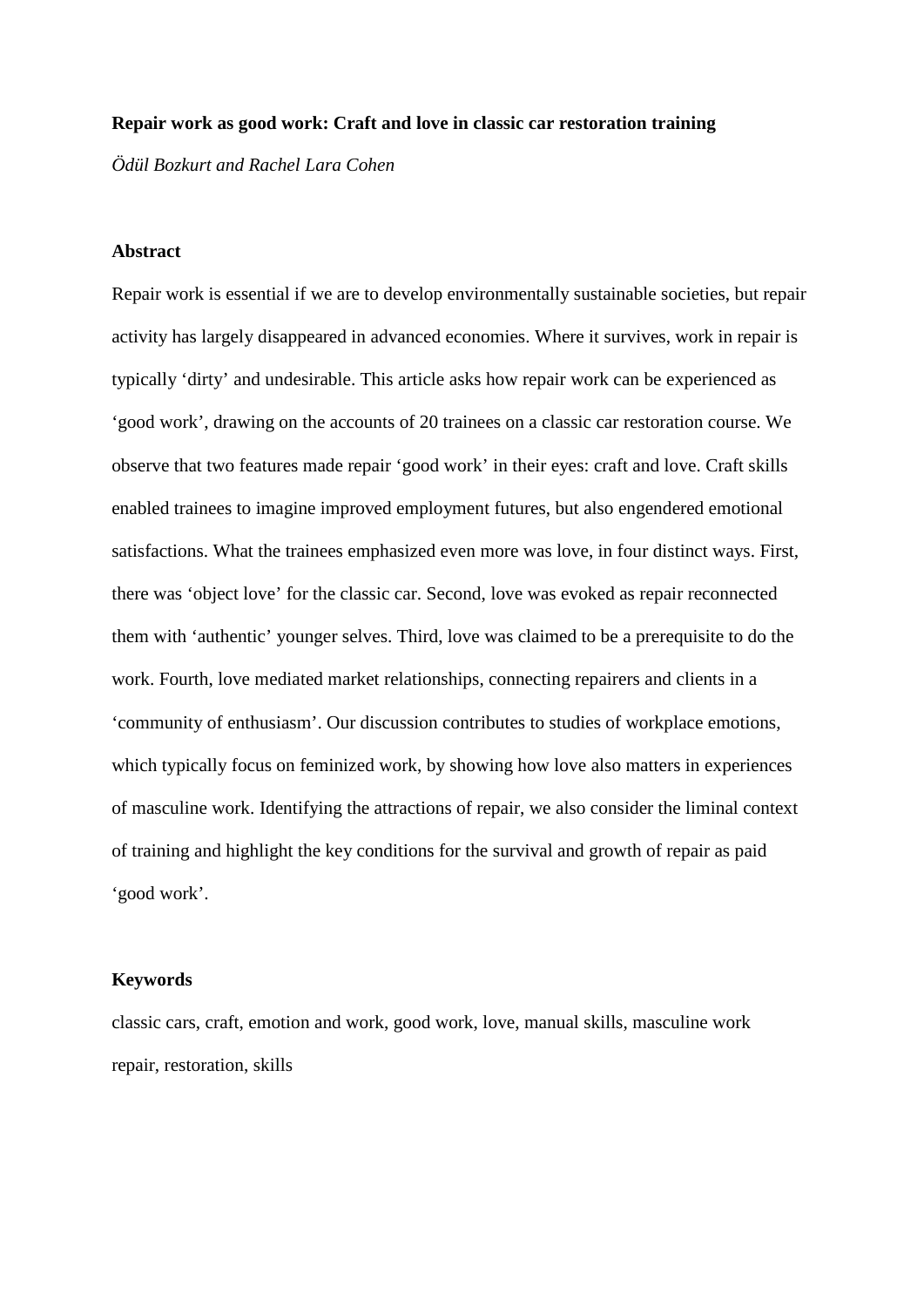## **Introduction**

This article discusses how repair work, typically 'dirty work' associated with 'bad' or at best 'mundane' jobs, can be seen and pursued as 'good work' (henceforth without quotation marks) by potential workers, when it is seen and understood as skilled, craft-like work and infused by love. How a certain form of repair work gets elevated and becomes seen as desirable, worthy of the investment of time, effort and money in training is investigated through the case of trainees in a classic car restoration course in a post-secondary school College in the United Kingdom (henceforth the UK).

Repair work has increasingly disappeared from advanced capitalist economies (Cooper, 2005; Carr and Gibson, 2016; Carr, 2017), which operate on a linear principle of use-and-discard supported by designed-in obsolescence. A growing concern with the ecological impact and resource implications of ever-expanding production informs recent awareness that, despite having become marginalized and redundant, 'the ability to work with materials, and to make, repair or repurpose physical things, are vital skills' as natural resources become increasingly limited (Carr and Gibson, 2016: 298). In the Global North, however, material repair work is increasingly peripheral to the formal economy (ibid.), not least because it is labour-intensive and often expensive relative to the purchase of new goods. While there has been renewed enthusiasm for repair from amateur repairers (encouraged by initiatives like *Repair Cafés*), it is doubtful that an overall growth in repair activity is possible if the workforce with requisite skills continues to decline.

This article considers what inducements exist to become skilled in repair work. Through the case of trainees in classic car restoration, it explores how repair comes to be seen as good work, either because it provides good employment or because it provides other satisfactions. Cars are one of few objects that are routinely repaired in advanced economies like the UK. Classic cars, as we detail below, accentuate some key attractions of repair work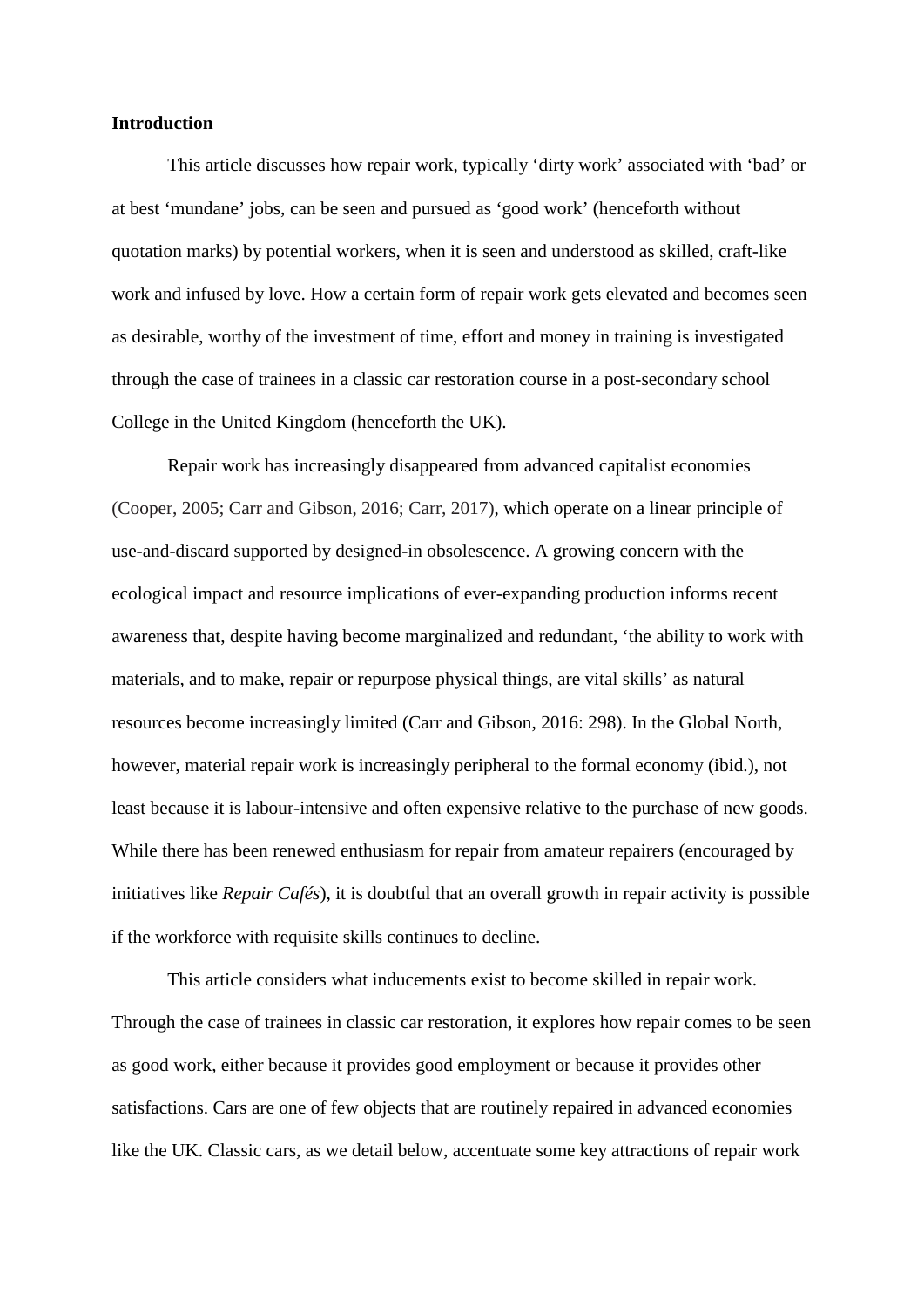and as repair objects especially informative for understanding how repair and repair work can come to be understood as worthwhile. The formal course information and recruitment materials provided by the College, as well as the tutors in their interviews, talked about the attractiveness of the course in terms of job opportunities in a purportedly growing market. By contrast, trainees provided much more complex sets of motivations. They provided highly emotional accounts of their paths into the course and projections for the future, and most notably emphasized 'love'. The other key referent in trainees' depictions of repair work as good work was craft, including technical skills and competencies involved in doing the work 'properly'. As they gained embodied repair skills (Wolkowitz 2006:62-3) this engendered emotion too, especially fulfilment.

We follow the premise that 'how people talk about their work and careers matters' (Berkelaar and Buzzanell, 2015:157), and probe how workers reflexively narrate activities as worthwhile primarily, or even only, to themselves (Ezzy, 1997). In studying this in the accounts of trainees – a population in transition; consciously deliberating occupational entry we ask how repair work becomes attractive first as an *idea* and hence a pursuit.

## **Good work, craft skills and love**

The polarisation of work and its rewards in liberal market economies has been debated extensively (Goos and Manning, 2007; McGovern et al, 2004), partially around a rubric of good vs. bad jobs (Kalleberg, 2011; Warhurst et al., 2012; Vidal, 2013). In economics this is typically reduced to high vs. low wage jobs (Acemoglu, 2001), but a sociological conceptualisation takes into consideration more, including the subjective dimensions of work and the self-understanding of the worker (Ezzy, 1997). Taking a wide view, Hesmondhalgh and Baker (2013) claim that good work involves 'autonomy, interest and involvement, sociality, self-esteem, self-realisation, work-life balance and security'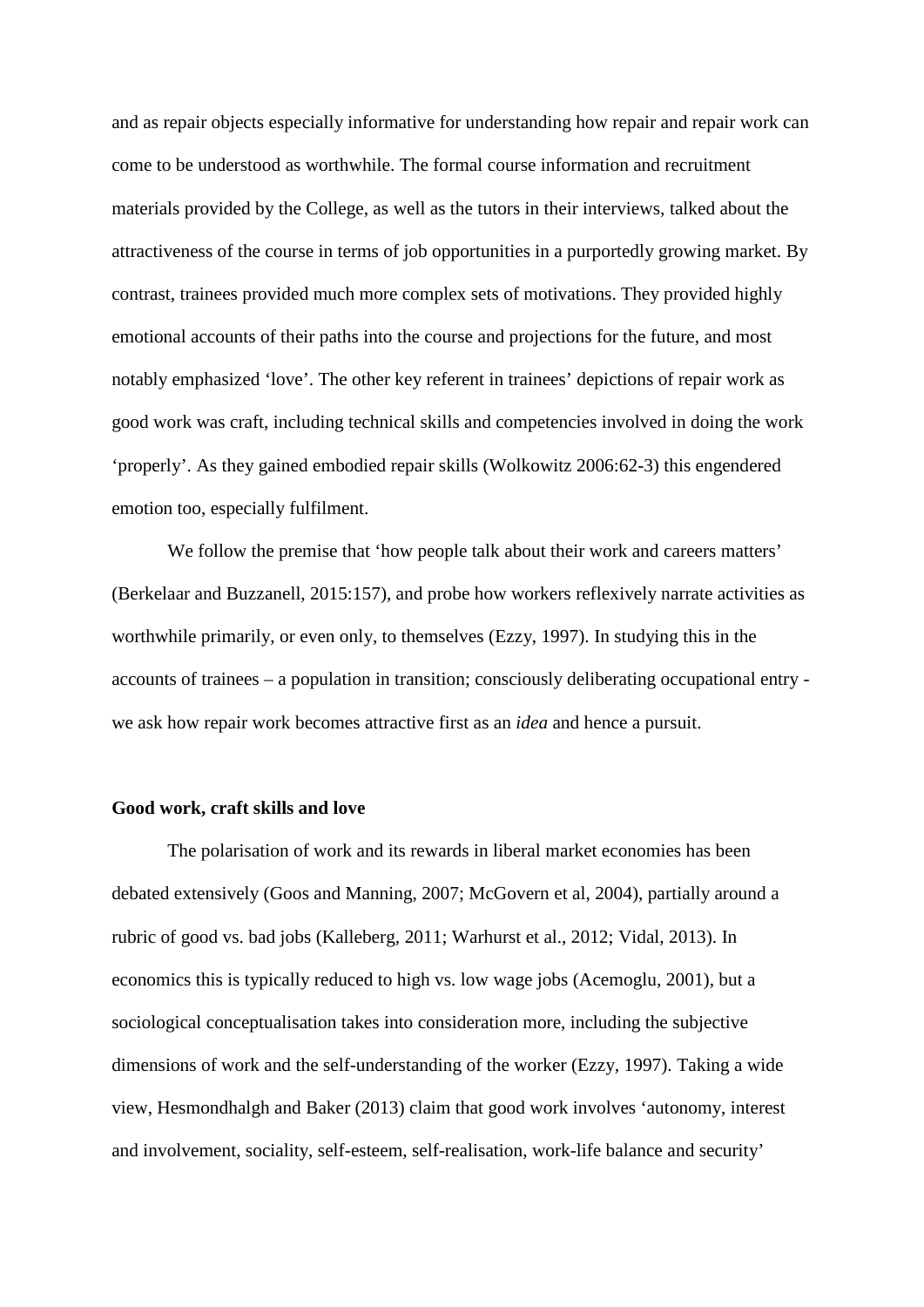(p.36). Thus, good work can occur where low pay is bundled with high autonomy and skill, such as in the media jobs they studied. Others have shown that good work may be carved out of 'bad jobs', for example the 'dirty work' of rubbish collectors, where workers find dignity and construct positive identities (Bailey and Madden, 2015).

Since most paid employment is in mundane jobs (Bozkurt, 2015) it is important to ask how jobs can be experienced as good work, whether through comparatively favourable material conditions of employment or 'experiences of enchantment' in mundane work (Endrissat, Islam and Noppeney, 2015). Such an effort is particularly worthwhile in relation to working class men, whose labour market standing and status have been substantially worsened in contemporary market economies (Nixon, 2009). A part of any sociological understanding of good work must moreover identify those transformative elements which render jobs 'good' in the view of those who decide to pursue them.

In advanced capitalist economies most jobs are in the service sector, with the making of goods extensively reduced and moved to other parts of the world (Gibson and Carr, 2016:298). Of course, mechanisation and the erosion of traditional craft skills (Bailey and Madden, 2017: 6) long predated this period, and was a defining feature of industrial capitalism. Despite this long decline, a 'craft-based mode of creative production' (Gibson, 2016:66) that draws upon skilled artisans' embodied knowledge of hand-made production has survived (O'Connor, 2007), including in 'transient' forms in the service sector in the production of intangible objects like haircuts (Holmes, 2015). Recent growth of activity in craft-based manufacturing (Warren, 2014) has dovetailed with the renewed interest in a scholarly understanding of craft and craftsmanship (Adamson, 2007; Sennett 2008).

Early commentary on the 'somewhat surprising phenomenon' (Inkson, 1987:163) of the persistence and re-emergence of craft focused on enthusiasts. This has continued in more recent studies, which have insightfully unearthed the skilled manual work and craft practices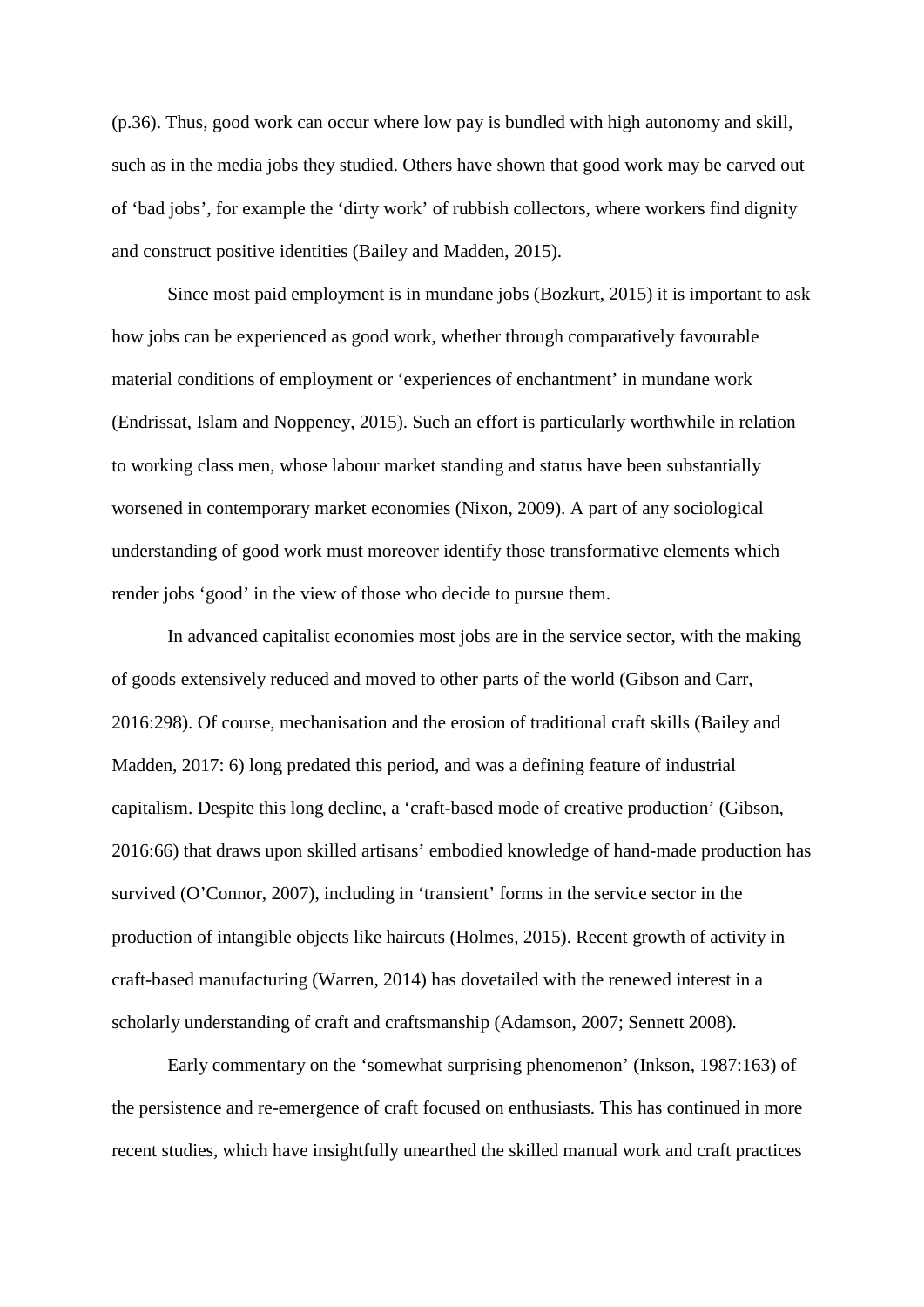that survive and thrive in non-work contexts, for example in the custom-car scene (Warren and Gibson, 2011), among classic motorcycle restorers (DeLyser and Greenstein, 2017), and in the homes of retired industrial workers (Carr, 2017). The 'DIY focus' of extant research has meant that craft has rarely been considered in relation to paid employment (Holmes, 2015:480). There are, however, exceptions, recognizing that in some contexts craft-based jobs have survived (Warren, 2014) or even re-emerged (Gibson, 2016). Gibson argues that the embodied knowledge, or 'haptic skills' retained by former factory workers have been a key part of the 'mythology of making' in which manual labour is fetishized (ibid.:66), especially by consumers seeking to bypass mainstream consumer culture, potentially giving skilled manual workers 'renewed agency' (Gibson, 2016:64-6). Warren (2014:2314) sees scope for good work for these workers with rewarding jobs and flexible work leveraged by 'subcultural capital, job hopping, work slow-downs, and connections to consumers' , notwithstanding the sectoral jeopardy posed by mass production.

From studies located outside the realm of paid work, we can identify intrinsic aspects of craft practice that render it rewarding and that may point to how craft skills relate to good paid employment. For instance, Inkson (1987: 164) notes that in its ideal form the practice of craft 'gives meaning to the work, facilitates the development of skills, engrosses and delights the worker, gives pride in personal achievement, exercises and extends the creative faculty, and establishes the worker as the controlling agent in the process of work'. This highlights the dual aspect of craft activity, which goes back and forth between process (skills, control, and creativity); and emotion (such as delight, pride, meaning). Studies of good work and even meaningful work have, however, paid little attention to emotion to date. We argue that, in particular, there has been a lack of attention to love.

Love and emotions were 'rediscovered' as the subject of sociological study as feminist scholarship focused attention on private lives (Bolton, 2000:155). Academic study of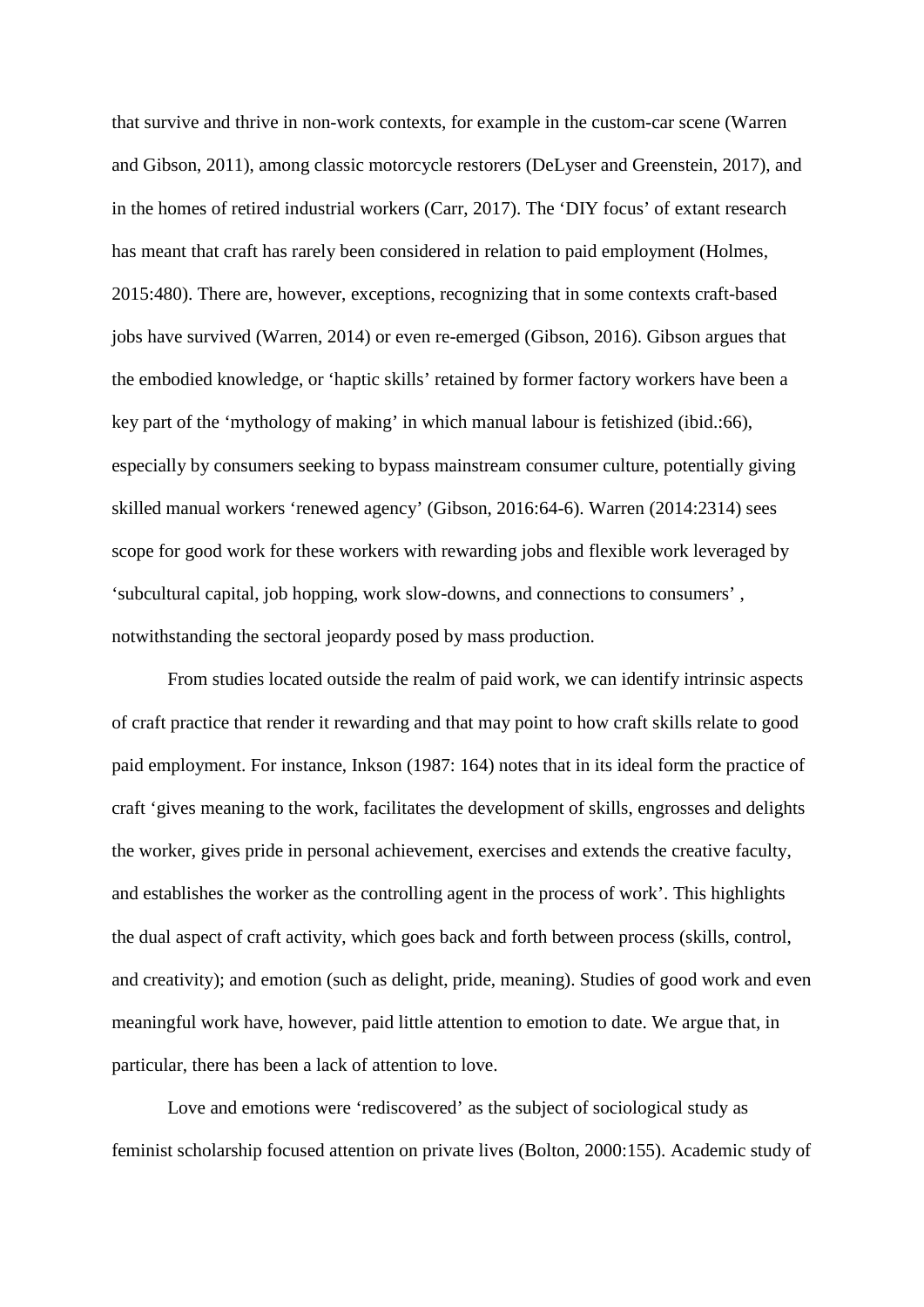love has since focused overwhelmingly on interpersonal love, particularly in relation to romance, intimacy and sexuality (Giddens, 1992; Jackson, 1993; Jamieson, 1998; Johnson, 2005). But discussions of love have also involved a broader range of personal relationships such as 'friendship, kinship, communities' (Morrison et al., 2012), as well as love for nonhumans, for example for pets (Nast, 2006) and animals (Cook, 2015). Following Ahmed's (2004) depiction of emotions as 'directed' towards objects, scholarship has furthermore begun to recognize the 'affective, emotional and sensual relationship between people and things' (Geoghegan and Hess, 2014: 449) including 'object-love' (Macdonald, 2002), that is, the love for inanimate objects.

These debates on love have to-date had little impact on workplace studies of emotion, which remain dominated by a focus on emotional labour (Hochschild, 1983). This has produced extensive scholarship on aspects of workers' emotional experiences and identities targeted by management, but little inquiry into workplace emotions that pre-exist, or exist alongside, managerial control. We contend that emotion, in particular love, is central to understanding worker experiences as well as expectations of good work, especially in repair. Taking love as 'a combination of care, commitment, trust, knowledge, responsibility and respect' (hooks, 2000:7-8) and recognising its constitutive relationship to time and space (Morrison et al., 2012), we see the role of love in the workplace closely linked to debates on the economy of care (England, 2005). Care requires practical support – workers care *for* others – and emotional expenditure – they care *about* others. Indeed such affective attachment can be used to exploit workers, for example as observed in relation to the low-pay care industry and its predominantly female workforce (Folbre and Nelson, 2000; Palmer and Eveline, 2012). Care has typically been used to characterise female occupations. Yet as Nelson (2015:6) notes, 'care in the sense of concern and in the sense of carefulness', which he sees as intertwined in the form of 'husbandry', can be identified and remains critical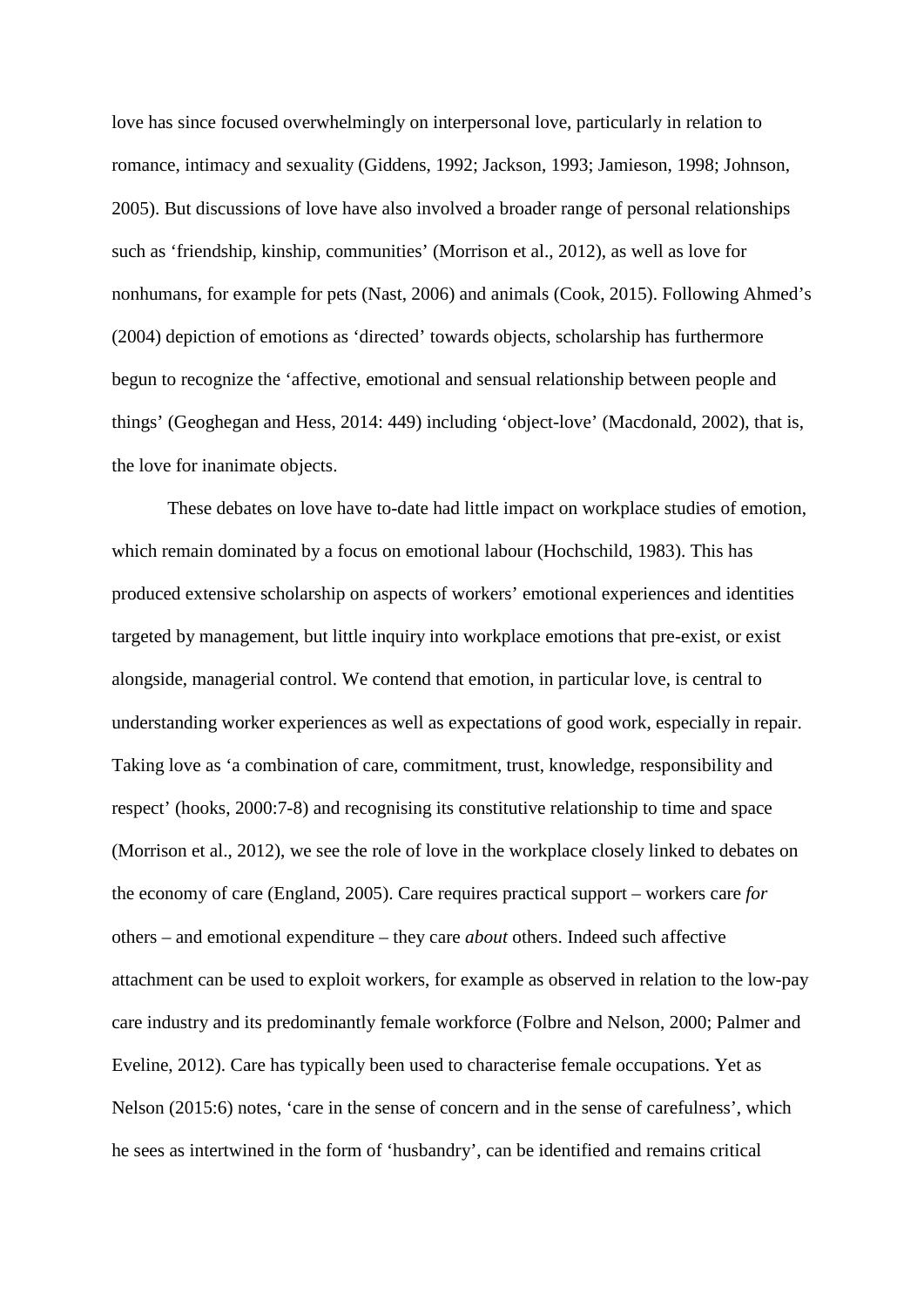within 'masculine-encoded identity and activity'(ibid.). In work activity such as classic car repair, we contend that love, like care, is intertwined with the practical activity, or skill, involved in performing the work. Our discussion below therefore contributes also to the effort to dispel 'the false binary between a feminized, community-engaged emotional labo(u)r of crafting and a hypermasculine solo skilled labo(u)r of machine restoration' (DeLyser and Greenstein, 2017:1475).

#### **Repair work and cars**

Repair activity is central to recent calls for a transition away from a make-usedispose linear economic model by keeping goods in use for far longer periods, and more effective for waste prevention than reuse and recycling (Gregson and Crang, 2015: 227; Cooper, 2005). Yet the 'processes of maintenance and repair that keep modern societies going' have been 'neglected by nearly all commentators as somehow beneath their notice' (Graham and Thrift, 2007:1)

Beyond being key to a more environmentally-sustainable economic system, repair can also create skilled, rewarding work (Dant,2010), with elements of 'problem solving and problem finding' that Sennett (2008:11) highlights as defining craft found in repair. As Dant (2010) notes 'the work of repair takes ingenuity in identifying the problem and then a wide range of skills and tools to make the object useable again; it involves a mixture of perceptual, cognitive and manual skills that are normally associated with handcraft'. Being 'contingent' in the sense of entailing skilful rapid and creative responses and/or deep specialisms, repair (and maintenance) work ill fits 'prevalent depictions of industrial labour as repetitive and alienating' (Carr, 2017:3).

Cars are informative about the nature and experiences of repair work, since cars are the most regularly repaired of mass produced goods ( Borg 2007; Dant 2010; Edgerton 2006).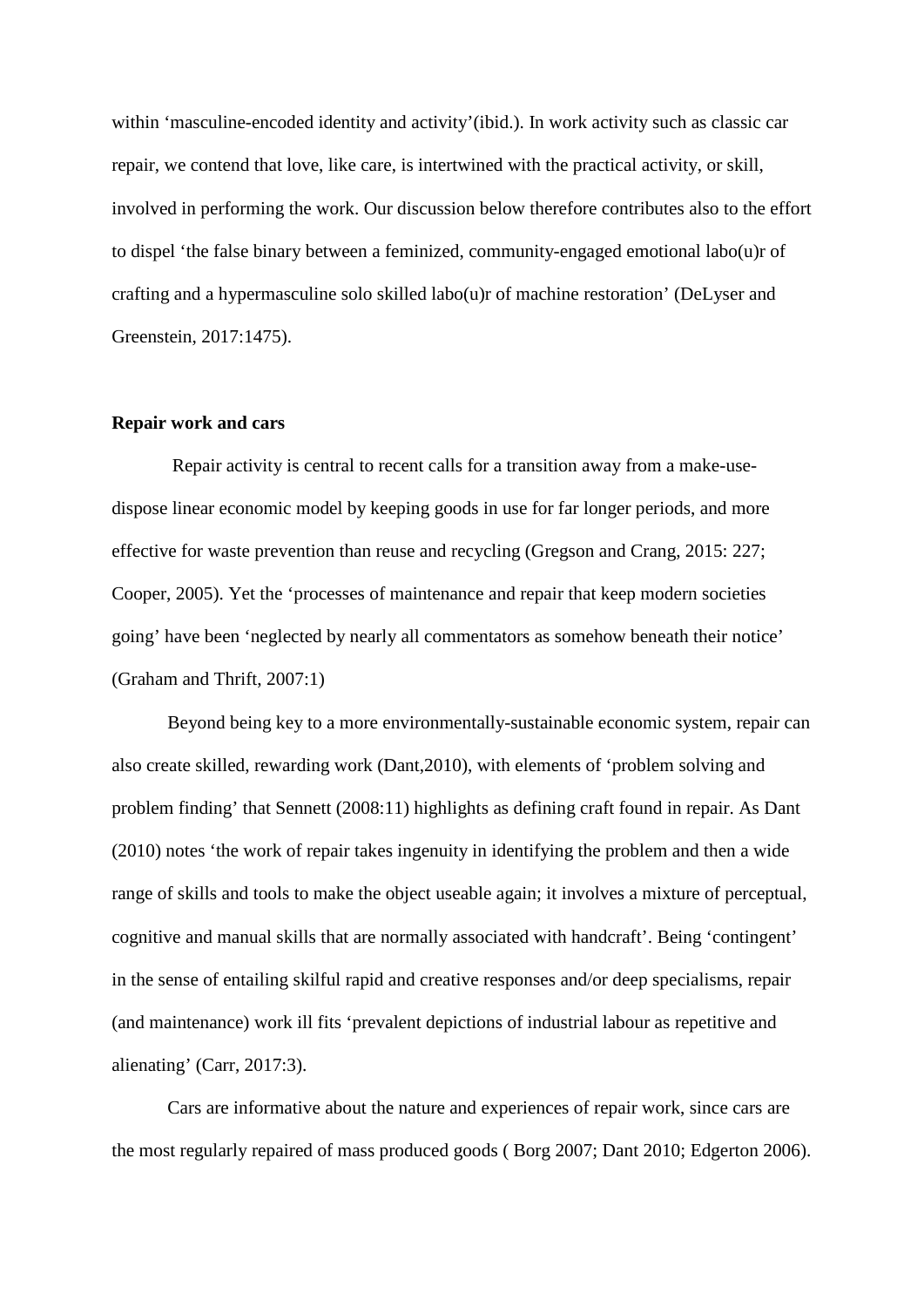Automotive manufacturing was a powerful driver of  $20<sup>th</sup>$  century capitalism and one from which key concepts for understanding the development of capitalism have emerged (Sheller and Urry, 2000), with auto-factory work examined as the quintessential example of standardized work, involving the increasing removal of skill, discretion and craft from the labour process (eg. Elger and Smith, 2010, Beynon, 1973). The sector's repair side, however, has received less attention, despite being both widespread and voluminous, with car repair carried out in a myriad of locations and sites (Edgerton 2006:80- 83; Mellström, 2002; Borg 2007).

Unlike the 'alienating work of machine based manufacture' (Dant, 2010) that defines car production, car repair retains a 'human, artisanal character' (ibid.) and requires relatively long training periods and the deployment of complex skills (ibid.). For those within the sector, experienced mechanics may be respected as 'craftsmen', as in the example of a tutor in a motor vehicle maintenance course studied by Brockmann (2010:67). Yet at least in the British context, car repair is also 'dirty work' (Dant and Bowles, 2003) and pay is low, as is social status. Concomitantly, the recruitment of trainees into work as car mechanics follows a pattern common to much manual vocational work in the UK: attracting relatively uneducated young boys and reproducing working class masculine identities.

Classic car repair resembles modern car repair, but also differs from it due to the technical features of the objects of repair and the cultural and subjective meanings attached to them. Officially, a 'historic vehicle' in the UK is 40 years old (for example for tax and safety inspection purposes). Although what counts as a 'classic' is widely debated, typically, the technology of classic cars is distinguished by mechanical simplicity and especially the absence of complex electronics. This, and the rarity of original spare parts imposes particular skill demands in classic car repair, including craftsmanship in the making of parts. Classic motoring is primarily a leisure activity, but like many such activities it also constitutes a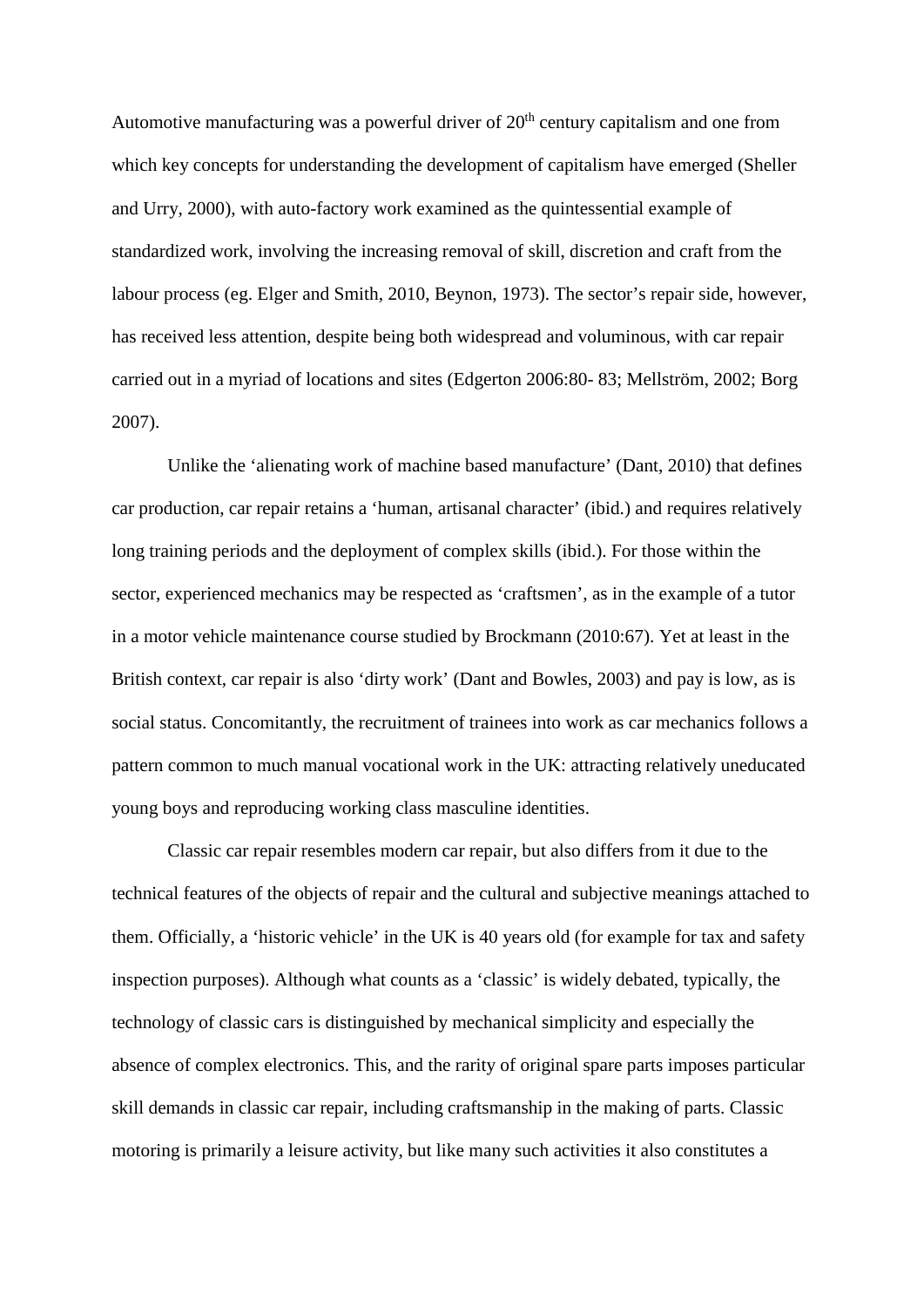substantial economic sector. In the UK the value of historic vehicles has been estimated at £17.8 billion and the annual spend on historic vehicle related activity at over £5.5 billion (FBHVC, 2016). The popularity of classic cars has been bolstered by a growing number of cultural products and varied media outlets, with classic motoring events attracting over five million participants annually (ibid.). The best estimate is that the sector included 31,100 paid full-time or part-time jobs in  $2016 - a 25$  percent increase from  $2011 - with an additional$ 3,800 trainees or apprentices (FBHVC, 2016: 59). Hence, while much repair work is carried out around classic cars as a hobby by enthusiasts, there is also a substantial labour market in the sector. The same survey revealed that 40 percent of employers experience problems in recruiting staff with the requisite manual skills and knowledge, and 50 percent expect these problems to get more acute. This echoes the frequent predictions from enthusiasts and sector forums of an imminent skills shortage (Bozkurt, 2016), related to the aging of the current workforce. Exploration of how entrants may come to see restoration work as attractive, good work is, therefore, timely.

## **Research context and methods**

At the time of research, the College where the interviews were carried out was the only full-time Further Education course in classic car restoration that the researchers could locate in the UK. Further Education (henceforth FE) in the UK involves all post-secondary study that is not part of higher education, including vocational and continuing education. The 9-month program included tuition in metal body work, paint work and mechanics. It comprised some theoretical content, but focused on workshop-based practical learning. Successful completion led to a Level 2 qualification (in a qualification scheme with nine levels, from Entry to PhD), but in Paint, since at the time there was no dedicated qualification in classic car restoration. Applied training in the UK remains decentralized and ad hoc. A few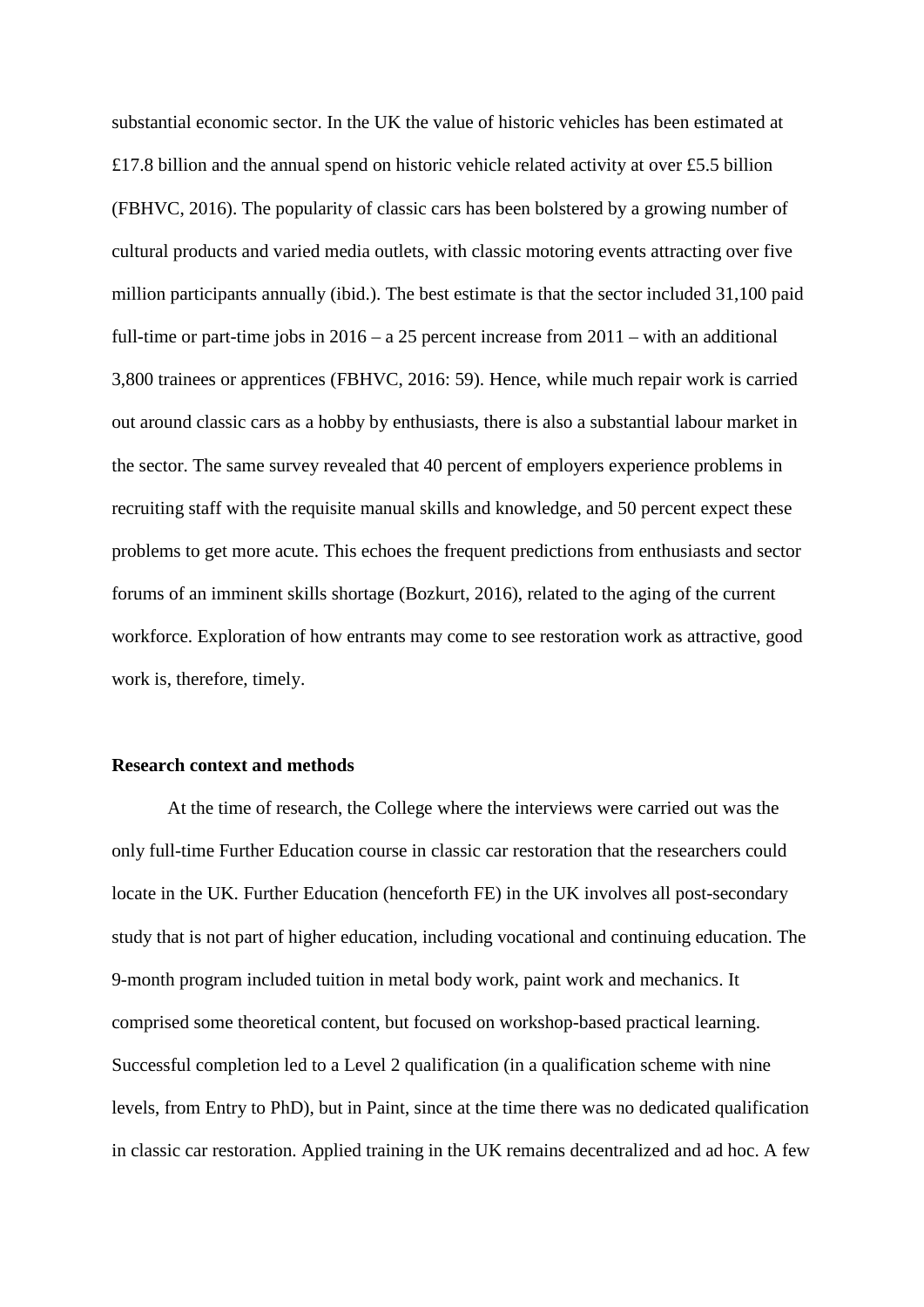apprenticeship schemes in the heritage divisions of high-end car marques like Aston Martin and Jaguar Land Rover are highly publicized but small in scope. The few dedicated training courses that exist typically target hobbyists seeking to work on their 'project car', often run as one-off sessions over a day or weekend. Several FE courses offering accreditation at Level 2 and 3 in classic car restoration and repair have been discontinued. The course studied was, therefore, exceptional, rather than representative of a wider population.

One of the authors initially met the course leaders in November 2014 at the UK's largest annual classic motoring show, where they ran demonstrations, publicizing the course. First interviews were carried out in May 2015 with four members of the course delivery team including the course director and an ex-tutor who had helped set up the course. Later in the same month 16 out of the 22 students in that year's cohort were interviewed during the final week of instruction. This was the only time available when the teaching delivery team could assist the researchers and arrange a meeting space. The trainees were able to take part in the interviews in-between taking turns to use the paint room for their final, voluntary, project. All trainees who were at the college during the research visit and indicated an interest were interviewed. Interviews lasted 30 to 70 minutes. The interview schedule comprised openended questions about life and career histories including past employment, motivations for joining the course, experiences on the course, including likes and dislikes, comparison of classic car work with real or imagined alternatives, and future plans. Both authors were present in all 16 student and all tutor interviews carried out in 2015. One interview was carried out with two students together, all others were individual. In May 2016 one of the authors returned to the College for an update on developments and the move to a new campus. Four students from the new cohort were interviewed during this visit, including the only female trainee across both cohorts. This allowed us to assess whether first cohort of trainees interviewed were typical, despite considerable variety in their backgrounds. The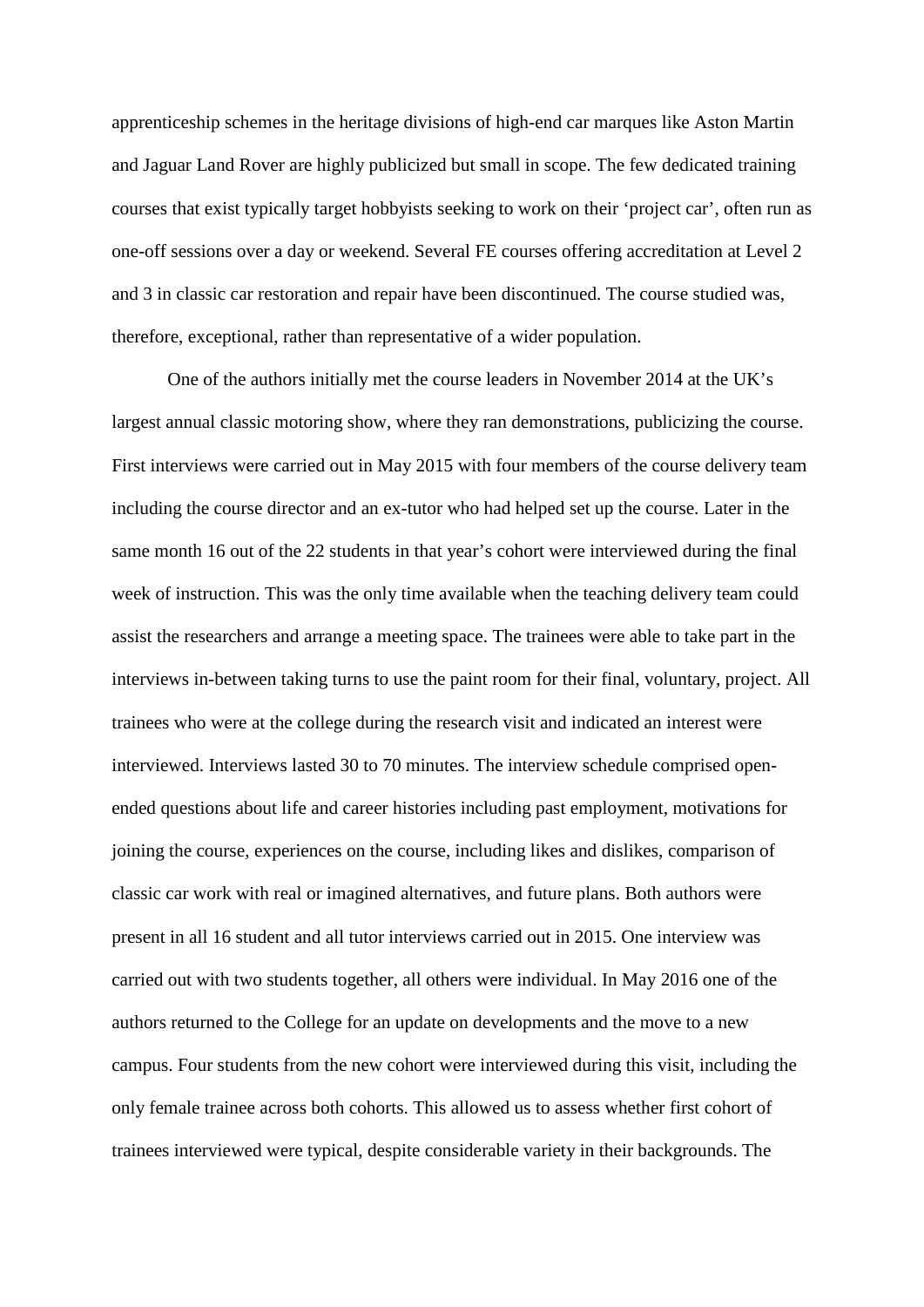second group of four trainees had individually distinct trajectories into the course, but echoed themes discussed by the previous cohort and gave us greater confidence in our findings. All interviews were audio-recorded and all recordings were transcribed by professionals. Pseudonyms are used for all participants and in all discussions of the study.

The authors made observations of the workshop space, shared with other machine related courses, and of college facilities like the staff room and the student cafeteria. They also observed the classic car restoration trainees prepare vehicles for the full paint task and witnessed the 'reveal', of the completed paint job. This provided rich context, but did not comprise full participant ethnography. This study does not, therefore, claim to explore the nonverbal communication central to practical learning contexts (eg. Marchand, 2008; 2010), nor provide a 'first hand experience of the pedagogical milieu' (Downey et al., 2015: 183).

Initial ideas were developed through discussion by the two authors who reviewed both responses on the topics in the interview guide and the untargeted themes that emerged. These discussions were then developed into key themes using an iterative process, involving conversation as well as joint and individual examination and coding of the transcripts.

## **Findings**

The course tutors repeatedly emphasized that classic car restoration trainees stood out from the general student profile at the College, especially the regular motor vehicle course students, underscoring their greater focus and commitment. The trainees' diversity distinguished them from typical FE students, in terms of age, employment history, education, and previous training, as shown in Table 1. Two interviewees had retired from professional careers. Others came from self-employment, restaurant management, a family business, cabinet making, ski-lift engineering, hatchery work or university, alongside a host of lowly paid retail, call-centre, and manual labour as well as unemployment. Compared to others at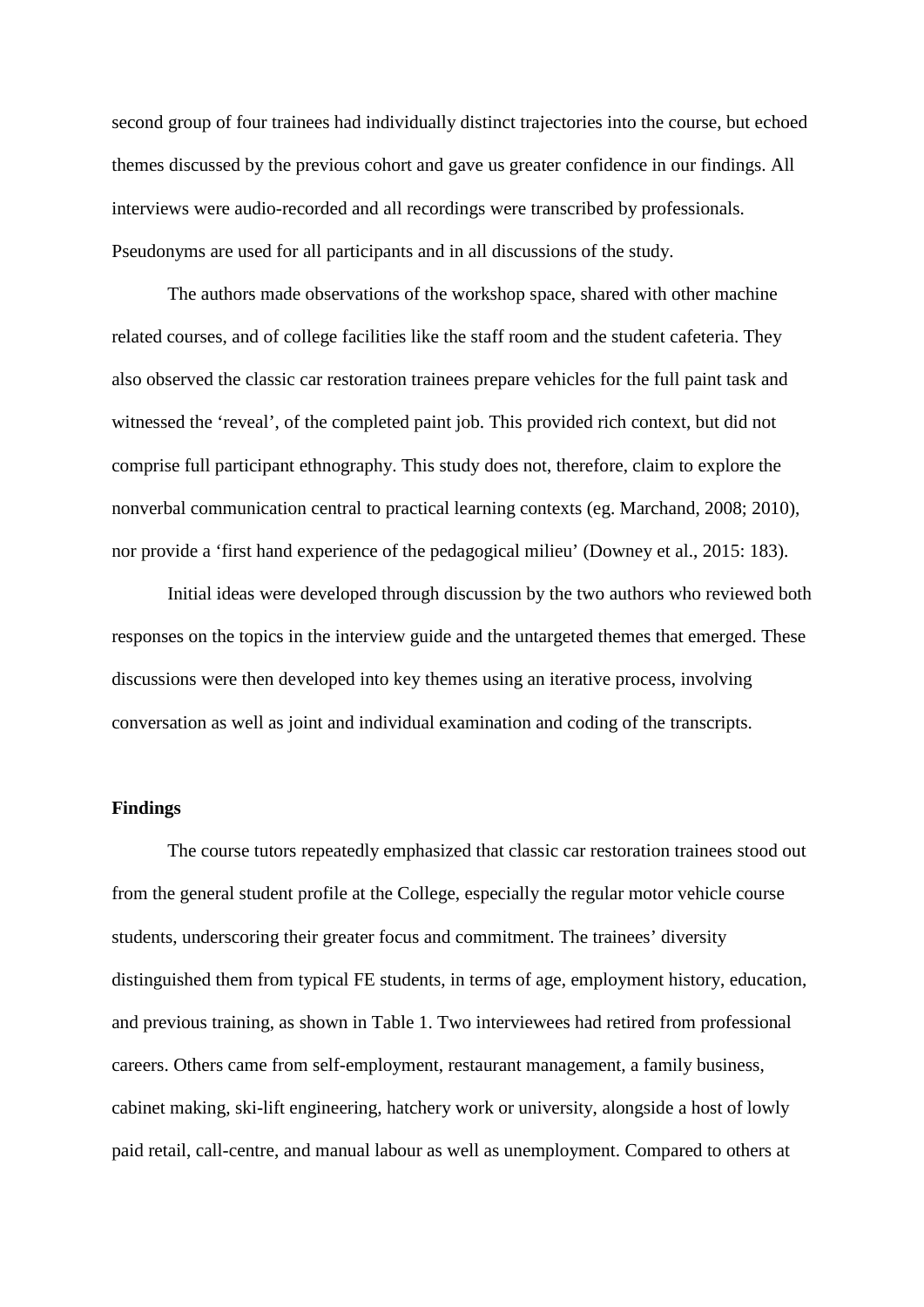the College the group were older and of much more diverse ages, from 20s through 60s. Both cohorts were all-male, with one exception in 2016. A minority were from the local area, most had moved from elsewhere in the country or arrived from abroad. Some commuted weekly from other cities in England. We note this variability, both from typical FE students and within the group, as our first finding. It informs variability in whether repair work was seen as good work, but also serves to highlight what is shared among otherwise substantially different workers.

Insert Table 1 here

--------------------------------------

Albeit distributed very unequally, it was possible to identify four paths onto the course, which we label and refer to hereon. The largest group of interviewees, 13 out of the 20, comprised the *Career Changers*, previously gainfully employed in other careers which, for various reasons, they no longer wanted to continue. Working with classic cars was a consciously defined alternative career path and their narratives emphasized the idea of choice. Most had relocated to train. Many were single, but a few had moved with partners and, in one case, young child. By contrast the four participants we call the *Career Seekers* had less stable career histories, either not having been in employment for long or having alternated between periods of unemployment and precarious work. They lived locally and had partners and children, needing to earn a living for their households. Only one interviewee fell into our third category of *Career improver.* He already worked in the sector, running a parts business for Minis in Switzerland, and sought the certification from the course for commercial requirements there. The final group were the *Hobbyists*, the two retirees, one from the RAF the other from a university, now having the time and resources to invest in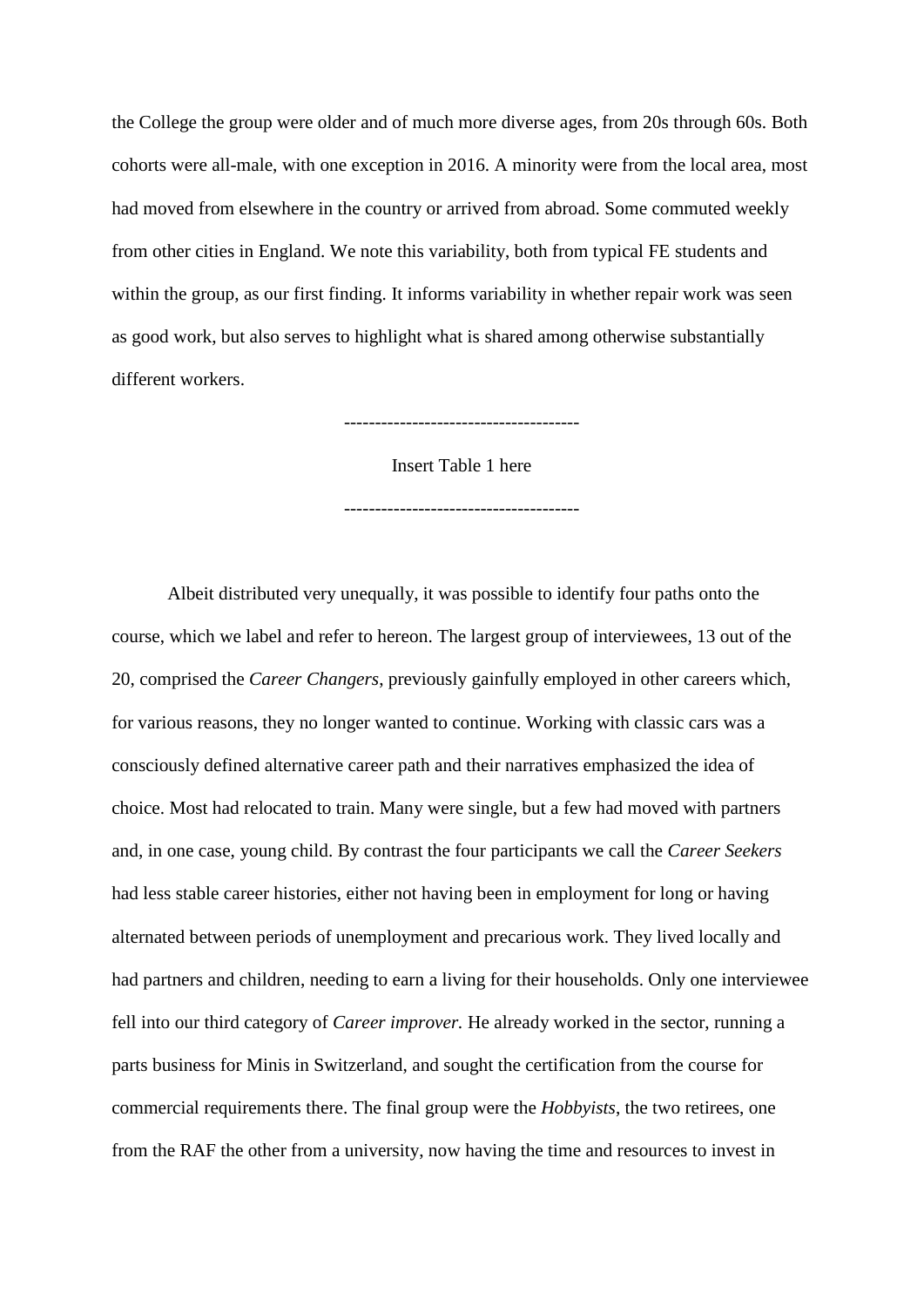training in their hobby, a project car and a workspace. Although the four trajectories varied across individuals, and at times overlapped, each trainee was clearly on one or other trajectory. In the discussion below, we highlight differences and similarities between trainees on different trajectories where these matter in depictions of repair and understandings of good work.

#### *Craft skills and classic car repair as good work*

One immediate theme that emerged in the way trainees talked about how they saw classic car repair had to do with the positive value they placed on the craft skills they associated with it, often contrasted with working with modern cars. Their discussions touched upon a range of technical, manual, codified and tacit skills entailed in carrying out the physical, material, haptic work of repair. They reflected on the range of skills that they had been taught on the course, with distinct preferences about what they enjoyed most and selfappraisals of what they felt they could do best. This discussion was then tied to instrumental concerns related to employment, on the one hand, and emotional responses related to the experience of the possession and exercise of said skills, on the other.

The argument linking the skills to employment and more or better job opportunities echoed the formal promise of the course, as declared in the information leaflet, that trainees would 'gain an excellent foundation of knowledge from which to build a career or business within classic car restoration'. Skills and upskilling are generally associated with new technology (Acemoglu, 1998), but in this context the claim was that skills that became scarcer with changing technology of cars and the shrinking number of mechanics familiar with older cars would now be in demand. This is similar to the situation of artisan bootmakers that Gibson (2016) talks about, but also different in seeing in old skills employment opportunities for *new* workers. According to the course leader, for example, a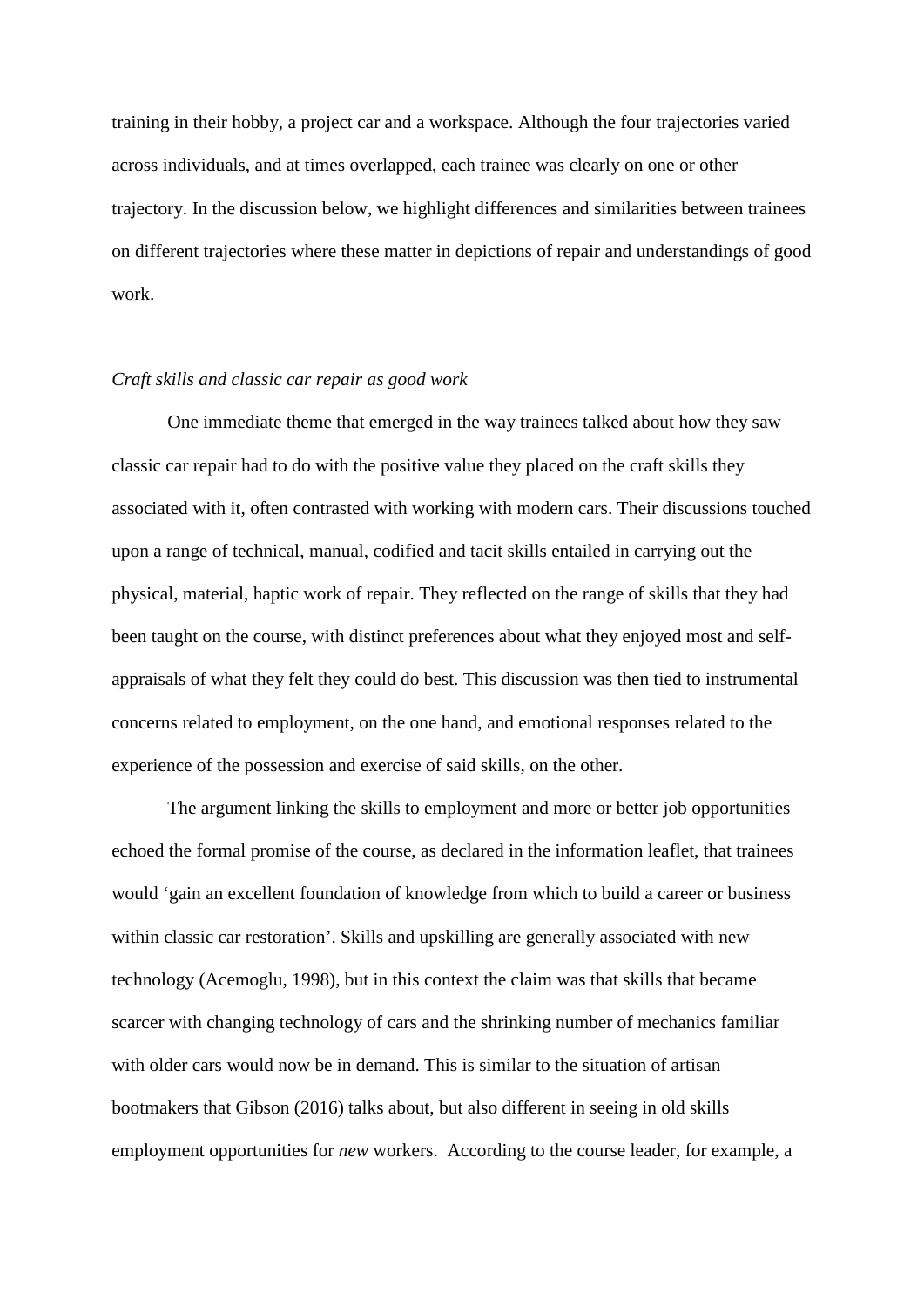mechanic trained 40 years ago 'would be able to understand the workings of a modern car' but not vice versa. While 'some mechanical car components like brakes had evolved' but remained 'recognisable' to modern mechanics, other aspects had changed so much as to require specialist training for repairing obsolete models. Furthermore, classic cars typically require restoration rather than part replacement and modern mechanics, taught how to remove damaged components but not to weld or hand- manufacture parts, may be unable to cope. The course director recognized classic car repair is a niche sector, but claimed that it offered jobs as the popularity of classic cars and their financial worth continued to increase.

Menelaos, a Career Seeker and serial entrepreneur, who had already secured a permanent post in a highly prestigious British car restoration garage while still on the course, reflected this rationale:

MENELAOS: 'More and more, as car values go up, because they're being used as commodity investments […] there's gonna be more call for the skills that I'm trying to learn. Because these kind of cars, you can't just go and buy parts from a shop, you have to make them.'

Other trainees made similar points, although they had not necessarily 'tested' whether jobs were forthcoming and when pressed were typically vague about the evidence for their labour market assessments. That the repair skills would lead to a good job was presented more as a general belief, rather than precise calculation.

Critically, the craft skills that in the trainees' views elevated work on classic cars were *also* seen as *acquirable*, notwithstanding clear individual differences in self-reported talent and inclination for specific types of skills. Somewhat paradoxically, while classic cars were revered for being superior to modern cars because of their 'craftmanship', the skills they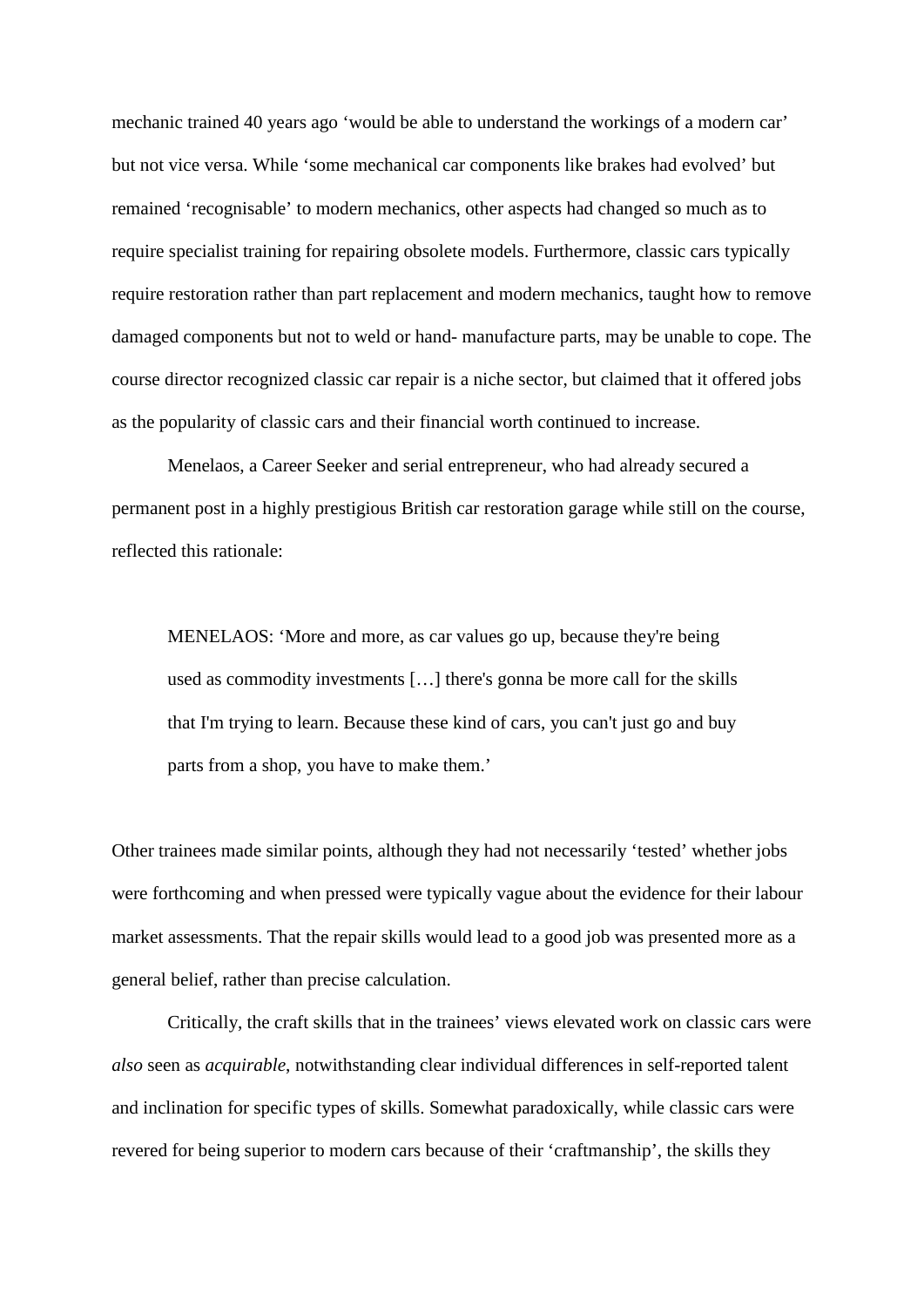required for repair were also described as 'simple' and more 'accessible'. Two younger trainees discussed this in their joint interview:

MATEJ: At the earlier days of motoring having a car was a big deal [...] cars were built to a much higher standard, whereas now modern cars are treated as disposable goods […] The craftsmanship just isn't what it used to be, the quality isn't there, it is not made to last that long.

ALFIE: With older cars, they are designed so anyone can work on them. They are so basic and so easy, there is no electrical to them, they are designed for people like us to just take the hood up and take it apart, strip it down and rebuild it. […] whereas the new cars are all electrical, you need computers.

Here, Alfie does not even get the terminology quite right – he meant 'electronic' rather than 'electrical' – but he and Matej empathically agreed, nodding, in depicting classic cars as products of crafts-skills and learning to repair them as 'easy'. This was a sentiment shared by many, for example Kirk, who was looking for a career change after many years of working in construction in the Middle East, and Richard, who had had stretches of unemployment alternating with warehouse and other low pay work:

KIRK: [*What made you think that classic cars were the way to go?*] It appealed to me more … it's just easier, they're an easier ... you're not talking about onboard computers and things like that. I knew if I was going into modern cars I was going to have to do a full apprenticeship.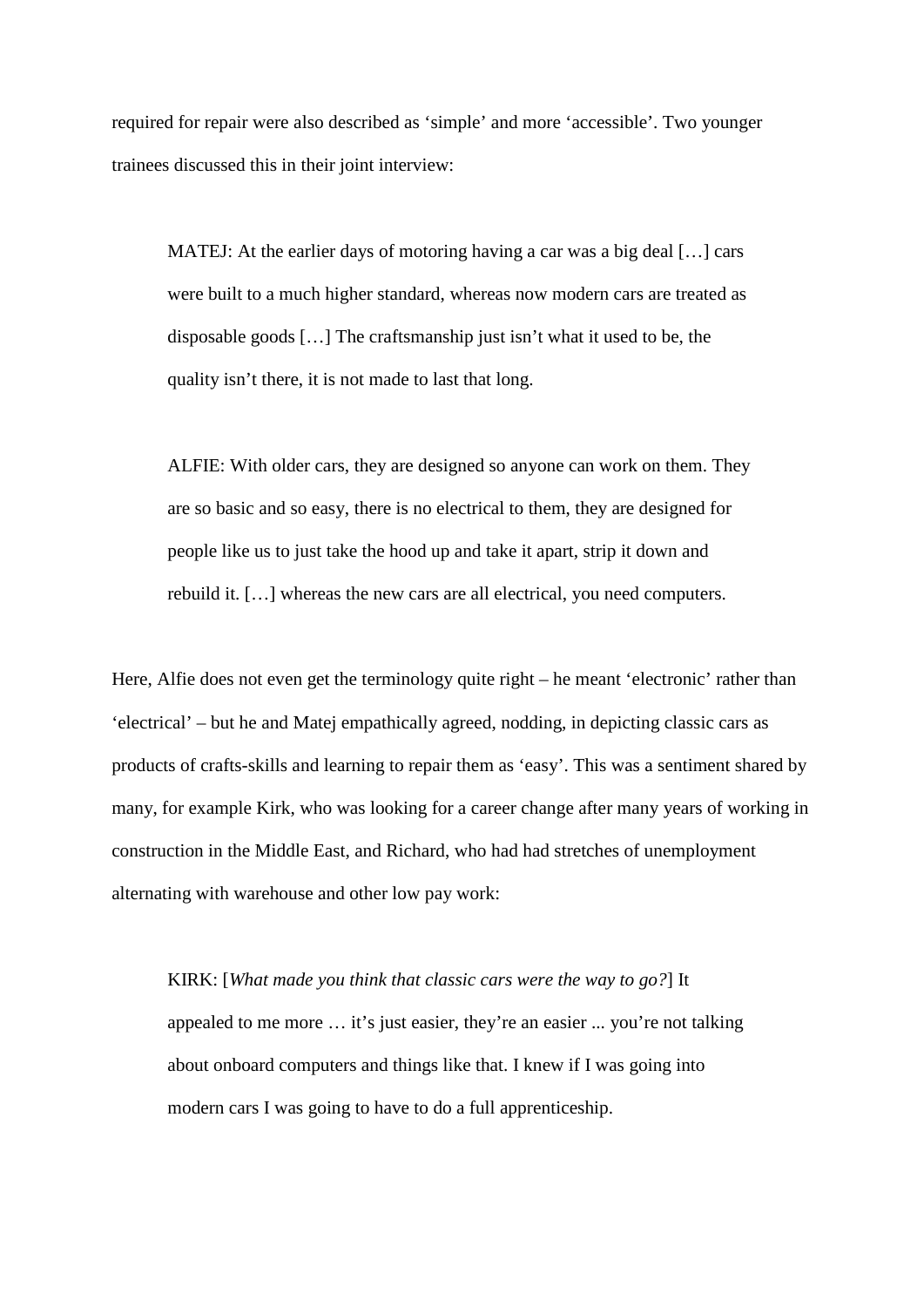RICHARD: [*Why did you decide you would go towards classic cars rather than modern cars?*] Easier to work on.

What they and others repeatedly underscored was the computer-dependent nature of contemporary cars, including in the identification of faults, which demoted repair to removing and installing parts. By contrast, they could see, touch, feel, and figure out how classic cars worked, or when they did not, what the fault was, which provided both an opportunity for problem-solving and a human, rather than computer-led, course of action for repair. Crafts skills and simplicity were not opposing concepts in this context, but interdependent, in fact mutually enforcing. This highlights that while repair, and craft, require extensive knowledge, they often involve relatively 'simple' objects – objects over which a single worker can gain mastery.

Even when the craft skills were linked to good work in the form of employment in the trainees' vision of the future, the formal qualification did not seem to matter. Mark, the only Career Improver among the trainees, was also the only one who needed and sought the certification and this was because of trading legislation in Switzerland, where he was based. Rather, while the skills learnt could open employment opportunities in garages, they needed demonstration, typically through portfolios of work and trial runs with willing employers. This both echoes Brockmann's (2010) observation that practical work can involve a different, but equally rewarding kind of learning for mechanics-in-making but also highlights the contradistinction between craft skills and professions built on theoretical knowledge and signalled with accreditation.

A second reason why skills in the craft of classic car repair were seen to promise good work was because they were thought to allow for the pursuit of greater control over working hours and discretion over the pace of work. In this idealised view voiced by several of the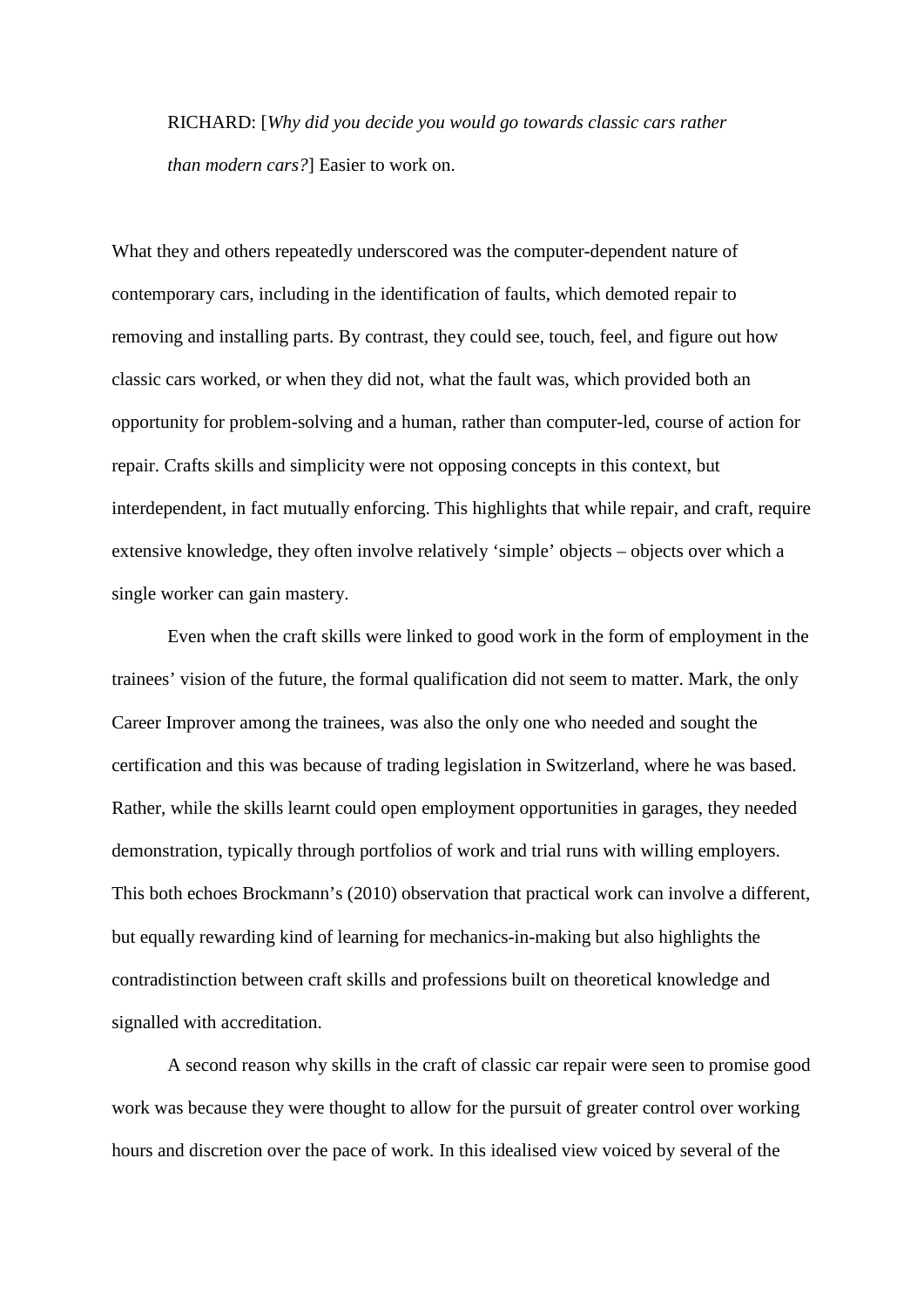Career Changers (though not among the Career Seekers), artisanal self-employment generating a modest but sufficient income, romantically linked to harmonious lifestyles that fit around family figured prominently:

MATTHEW: I would like to move back to Switzerland because my wife can work out there as an anaesthetist […] I would like build a house with a barn on the side, the barn is going to be my garage and is going to blend into the countryside. I want to restore cars in my own time, just make enough money to survive and make myself smile while I am doing it.

DYLAN: I don't want Monday to Friday 9.00 AM to 5.00 PM slog out, four weeks off, we don't want that anyway. I would rather do a project maybe Monday to Friday for four weeks and then have a week off, work/life balance[…] That's why I want to do my own thing. I don't want to have to say somebody 'Can I go on holiday?' If I want to go away, if the weather is nice, the two of us then we will go away.

The craft skills that characterised classic car repair mattered not only for employment reasons but for how they made the trainees *feel*. Two key themes in trainees' talk about the craft skills they had been learning were, first, enjoyment of the embodied, tactile creation, associated with a minimal separation between process and product and, second, the fulfilment and pride of 'doing it properly and 'getting it right.' The former was brought up recurrently in discussion of metal fabrication for bodywork, a core part of the training, and a part that trainees often pointed as having especially liked:

MAHAD: 'You're just creating by your hands, you know, the body of the car. That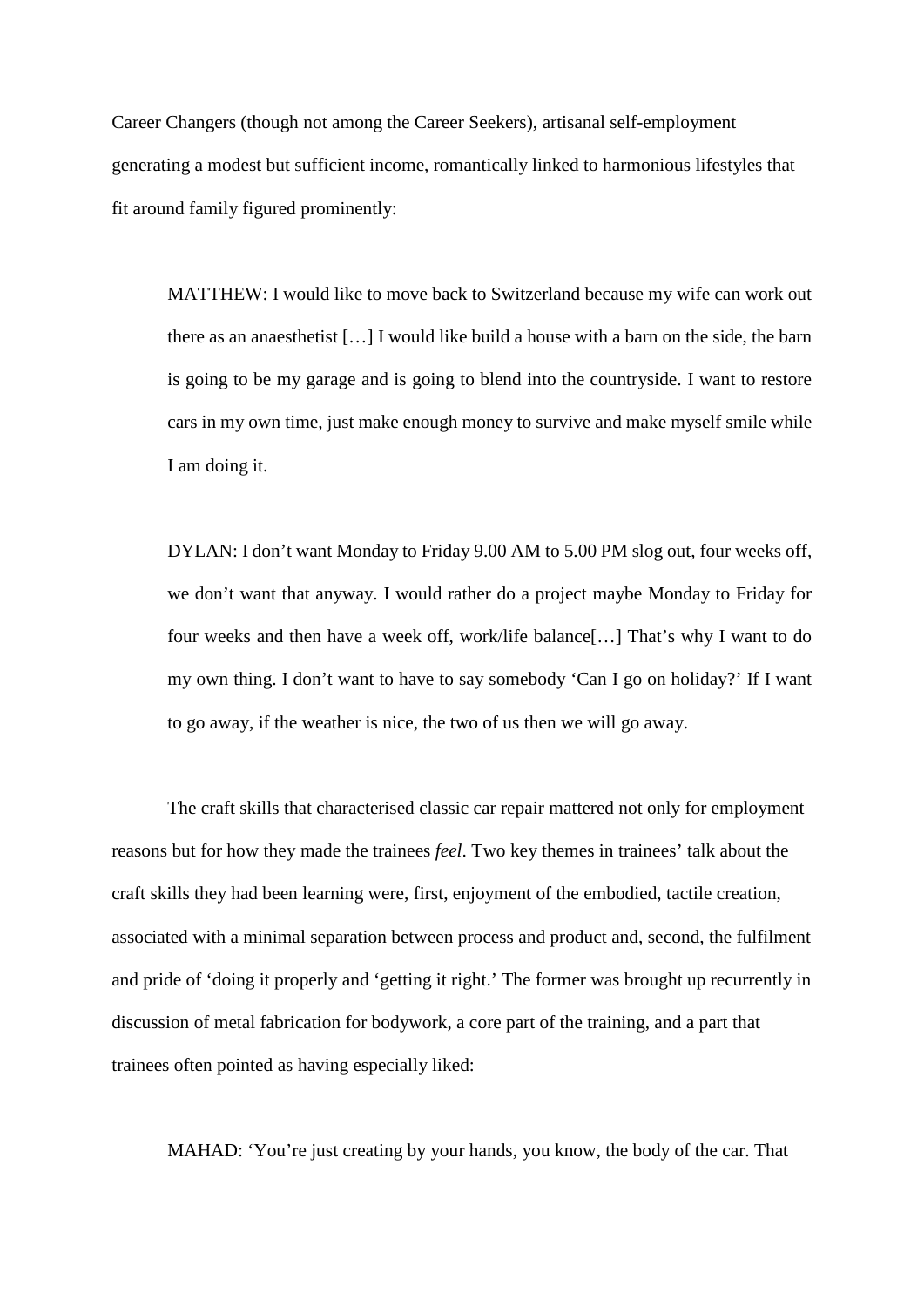fascinates me. That's what I like.

KEVIN: It is tactile, it is working with your hands and you have an end product.

SARAH: I don't mind getting my hands dirty as well, […] I like bashing metal. […] I think it's the fact that at the end you can see it come from a flat piece of metal to actually forming it, and the satisfaction of knowing that you've done that, you know, at the end when you think, 'My Gosh I've done that', you know. I've done that, you know.

UMAIR: 'Yes, the really interesting things I found about it was the fabrication, you know, how from a flat piece of metal, you can make so many shapes and how you can shrink the metal and how you can stretch it and, if you've made a mistake, you can always go back and correct that mistake. So that's the most interesting thing about, the one [thing] I found about restoration, is how you can play so much with the metal. [...] it's never-ending, you can always bring the metal back.

As is apparent in these quotes, trainees move back and forth between a focus on an embodied and creative process - 'tactile'; 'bashing'; 'play' – and a focus on the thing created or end product. This highlights how a feature typically associated with craft *production*, the close interplay and connection between process and product, is similarly experienced in and indeed required for repair and marks repair as both craft and, potentially, good work.

A linked, but distinguishable, emotional response by the trainees to the craft elements of their work was fulfilment, pride and satisfaction in learning the skills to 'do things properly' and 'get things right'. Mark's account is one of many that convey such a sensibility: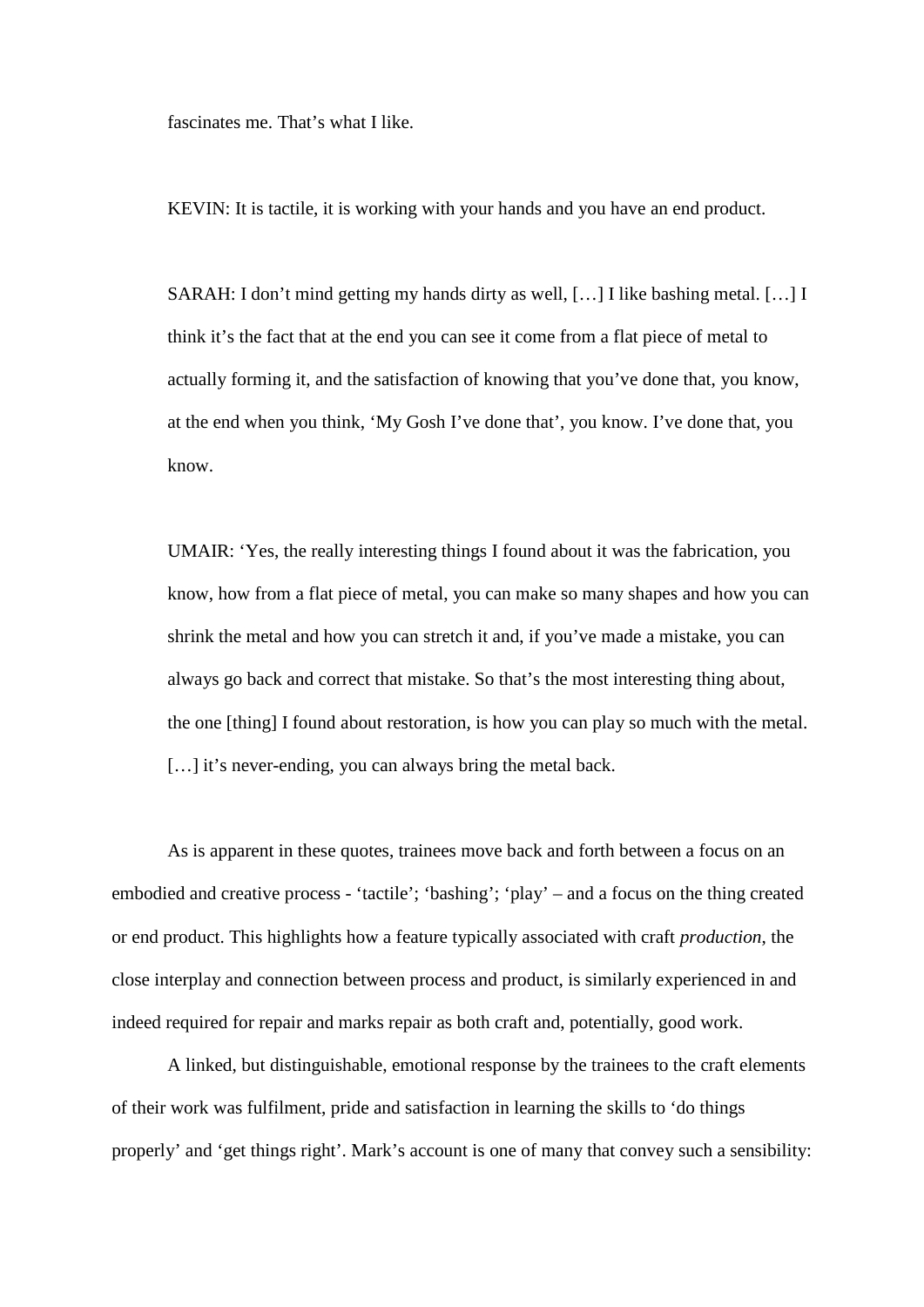MARK: I am spraying my car, there is a big hole it in, everybody said to me 'get a new door', and I was like, 'No, do it properly.' So I spent two days. I cut it out and I put a new piece in and it was a long job, a very long job, but at the end of it I had satisfaction out of it: 'I have done that'.

Precision and getting things exactly right are technical aspects of repair as craft, but also, for Mark, infused with satisfaction. Kirk, who initially provided one of the more instrumental accounts for choosing to do the course, similarly highlighted that an appeal of repairing classic cars was the requirement to do it '100 percent correct':

KIRK: What I found really interesting is the amount of preparation work, […] It starts at the bottom, and it's layer upon layer of getting everything right and each layer has to be correct each time. In construction you can put pipework in behind a wall and then there's plasterboard, so nobody knows what it looks like in behind and you can cosmetically make it look better after. […] Whereas with the cars, everything is precisioned, from the very start […] I like getting things correct, 100 percent correct.

For our two Hobbyists restoration work was entirely unrelated to employment plans and they were particularly notable for their emphasis on skill acquisition as an end in itself. For Craig, a retired educational psychologist, paint and fabrication had been the most appealing parts of his time at the College:

CRAIG: Just learning a skill, it is having a skill that you know you can do, you can approach the job, you know how to go about it, you know when it is a good job or not a good job, just knowing how to do a skill.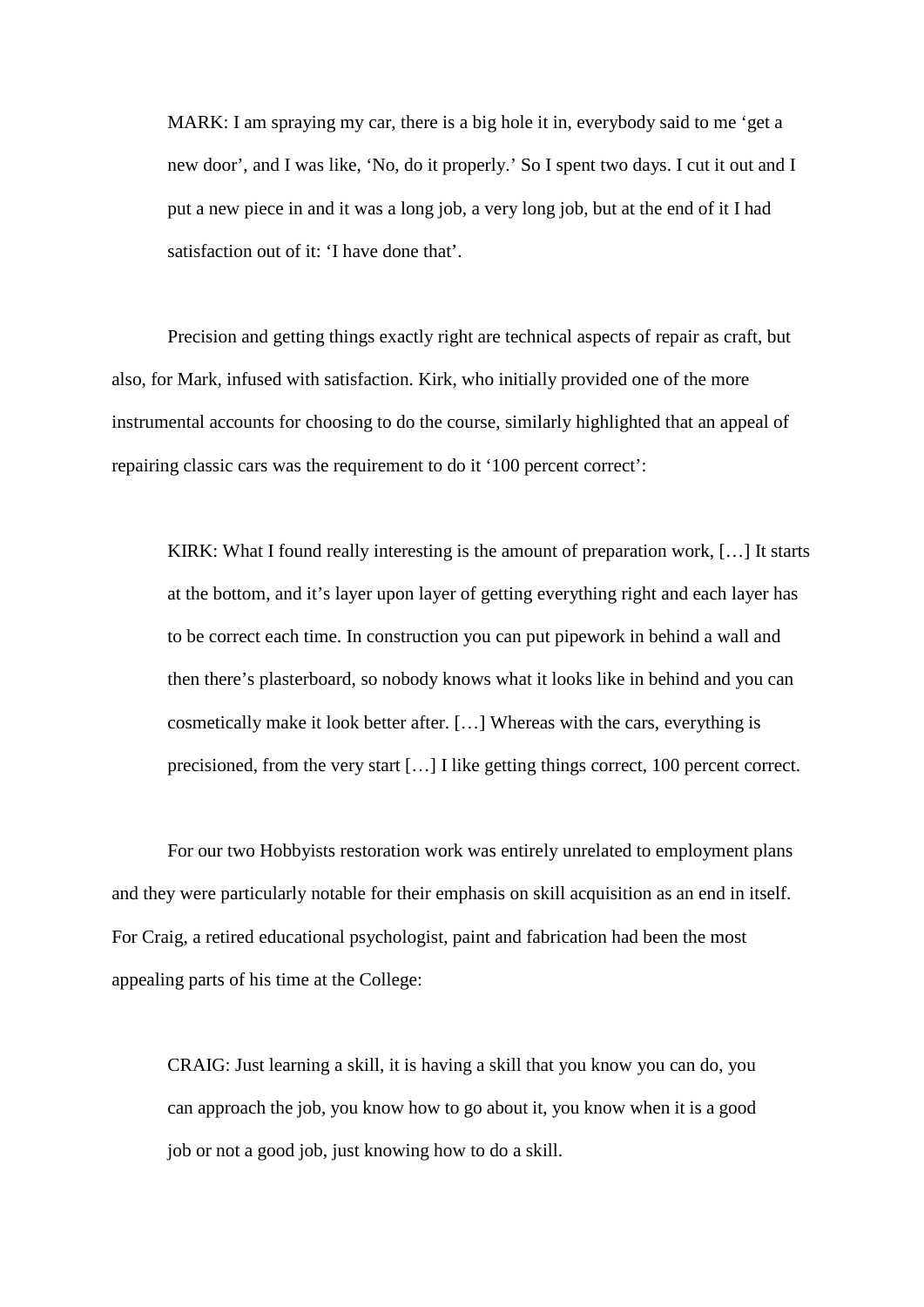Craig's account does not refer to tangible outcomes like employability, and in fact he later stated that he would 'hate to do it [restoration] as a job'. Yet being skilled (and indeed the process of becoming skilled) in the craft of repair delivered emotional forms of satisfaction to him. The ability to perform and recognise a 'good job' was a reward in and of itself.

## *Love and classic car repair as good work*

While the craft skills of classic car repair delivered emotional rewards and were seen as linked to potential employment opportunities, trainees' talk about what made this good work put still greater emphasis elsewhere, namely on love. Love was present among the emotional satisfactions in the exercise of craft-skills, as discussed above, but it also emerged as salient within four other distinct, yet related, contexts. First, love for the repair object, the classic car, was key in the explanation of why this work would be better than other types of work or even repair of other objects, specifically modern cars. Second, love made this good work because it indicated a return to an authentic self, an honest embrace of one's original desires, in contrast with previous experiences of unloved work. Third, trainees saw love as often necessary to perform the work, or even develop the requisite skills. Finally, love was also seen to underpin and colour relationships around the classic car, particularly those with clients. As such love could potentially transform pure market relationships, revealing underlying social relationships and engendering community.

The narrative around 'object-love' (Macdonald, 2002; Geoghean and Hess, 2015), that is, for the classic car as a repair object, had two aspects: one rooted in the qualities of the classic car itself as having been conceived with love, its aesthetics, its craftsmanship, and how it feels to the touch, sounds to the ear and appears to the eye; the other in the personal, familial and social history and identity it evoked.

Menelaos' description of his feelings during his first visit to the specialist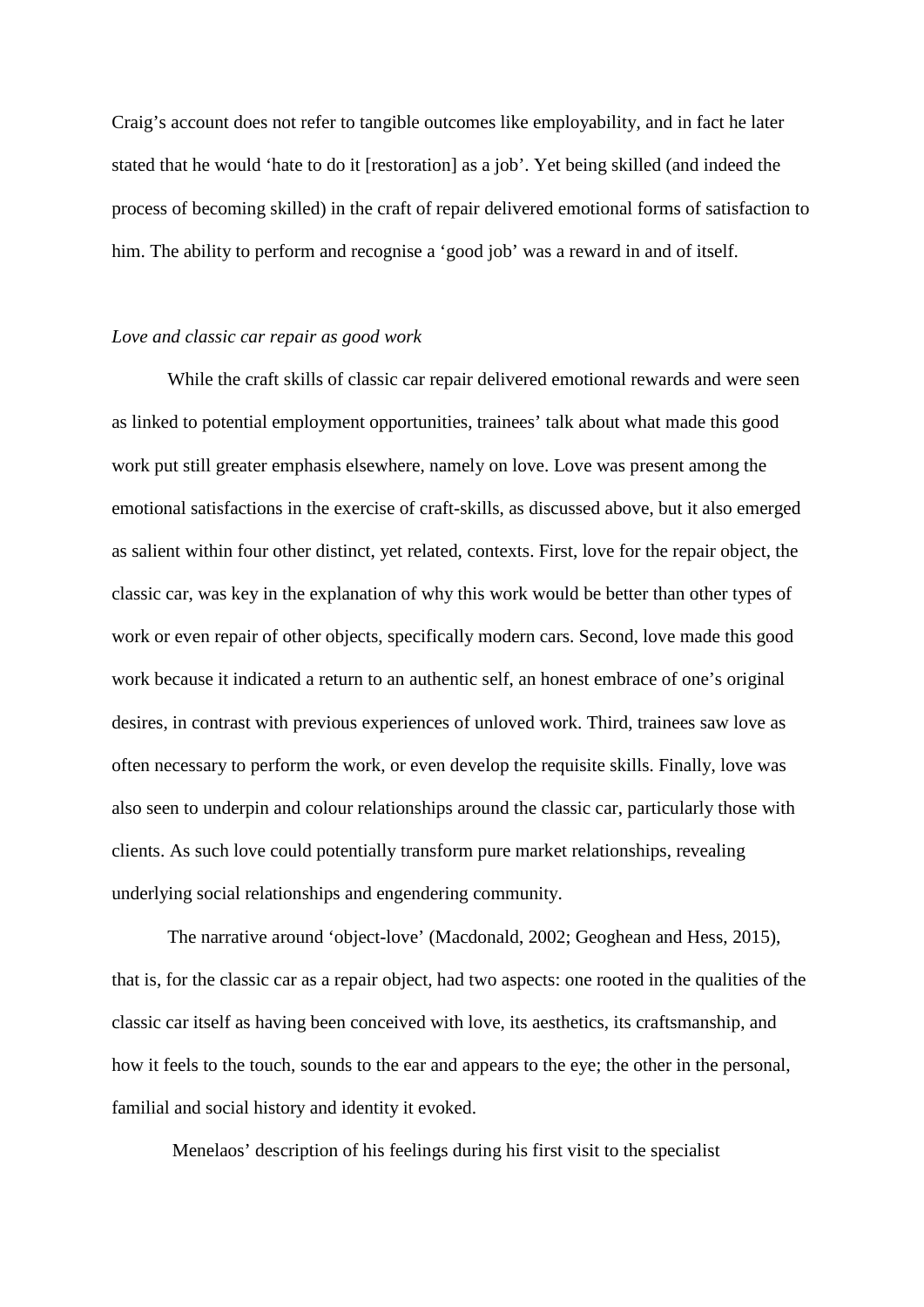garage where he secured a job was one of many examples of the way trainees expressed highly emotional reactions and indeed childlike wonder at the sight of classic cars:

MENELAOS: Well, as he was showing me around, it was like *Charlie and the Chocolate Factory*. […] It was a weird...it's unexplainable. It's kind of, you get to a stage in life where stuff shouldn't excite you so much, but I was so excited, that I couldn't breathe.

Trainees' strong sentiments at the sight of classic cars were not always easily verbalised. For Aaron, it was an intangible 'something' that made classic cars special, his difficulty in explaining exactly what highlighting the extra-rational ways in which they are appreciated.

AARON: There is just something about them, I don't know what it is. It is just the way they look, in comparison to a lot of modern cars. They (modern cars) are very bland. And that's why I particularly like the American ones because they are so much more, they are bit more in your face I think and I think that is what I like.

Classic car love was often specific, meaning trainees loved a type of vehicle, whether named marques and makes like a Mini; genres like Aaron's American muscle cars; or any categorisation that individually resonated. Love of the classic car was also often expressed in embodied, sensual ways (Wolkowitz 2006). For instance, when Sarah talked about her first experiences of driving a classic car she highlighted its olfactory and auditory appeal: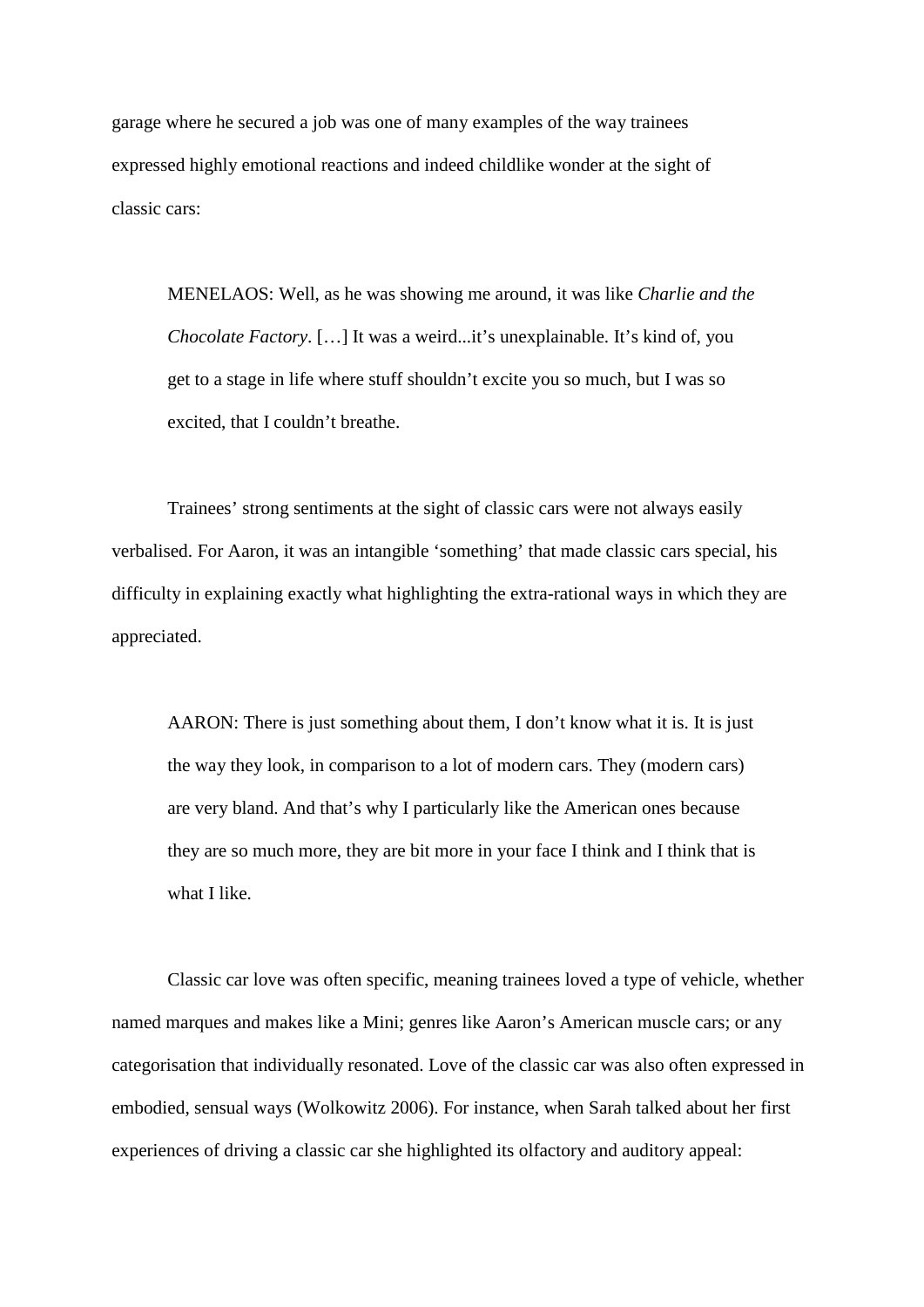SARAH: I loved it, absolutely loved it. Bombing it down the road, and the smell of the leather, you don't get that in modern cars, and the dashboard and everything. In modern cars everything is plastic - the dashboards are plastic. But you go into a Mini or a Beetle and it's like a metal… or in a Mini it's wood or something […], so that's why. I love the sound of it, the engine's rumble. [*How do they sound?*] It's a weird sound, it's like a pop. A popopopop! You rev and you know you're revving a proper car, because modern cars are so silent because of noise pollution, you can't really hear them. My neighbours are going to hate me but I like the revving of the engine.

Classic cars were also loved objects because they were meaningful in relation to personal histories, memories and identities. Åberg and Hedlin's (2015) study of construction trainees suggests that types of practical work may engender 'joy', in part through re-engaging trainees in a 'tinkering culture' first encountered when they were younger and participated in practical work with male relatives and friends (ibid.: 529). In our study, too, many trainees described early interest in cars, including cars that would now be considered 'classics' (but were not then), and remembered childhoods spent tinkering on their own or on relatives' cars. In these stories the 'car', in its larger, symbolic meaning and cultural significance (Sheller, 2004; Urry, 2006) was interwoven with individual personal histories.

MATTHEW: My first memories are me staying at my best friend's house and we used to sit there and get the car books out and point at the cars and look at the pictures and that's where it stayed all my life.

KIERAN: Me and Dad would go to football matches, we'd watch rugby together and we'd talk about cars. When we were talking it would be talking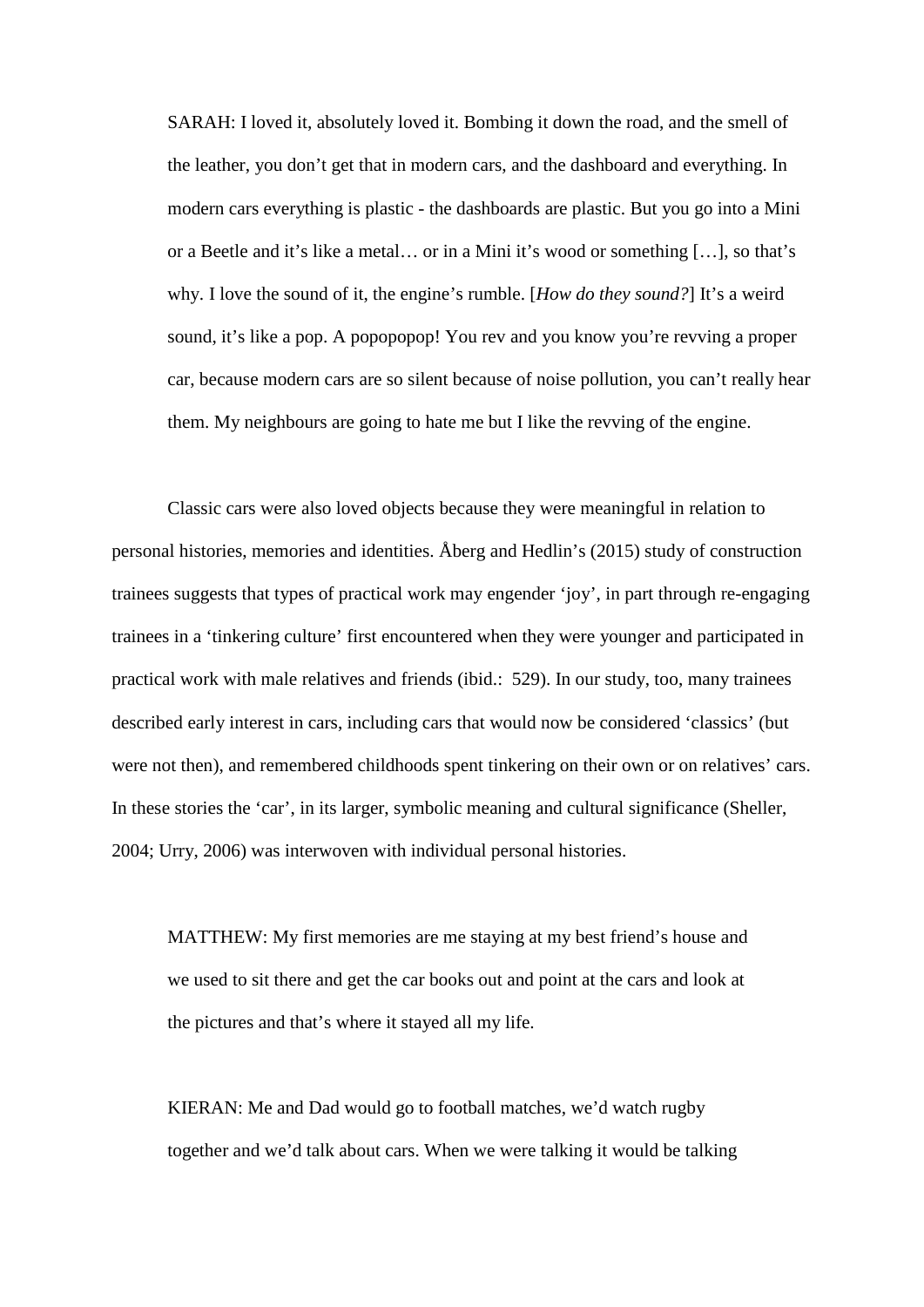about cars. He'd bring home a magazine and I'd bring it up to my bed.

This last example nicely highlights the centrality of cars in men's early familial relationships. Like Kieran, many trainees recalled talking about cars or working on cars with their fathers. Thus, car-love was rooted in early experiences of masculine love and friendship.

Related to but nevertheless distinct from these types of object-love was a love narrative linked with the idea of going back to a loved way of being. Love here was not about the car itself, but about reclaiming a more authentic working self. In this context, entering the field of classic car restoration was not just underwritten by love, but was the realisation of longstanding dreams that had been foiled by a range of obstacles – for example, for Sarah by gendered social norms and for Matthew by classed familial expectations:

SARAH: When I left high school I wanted to do this course, I wanted to do classic car restoration or build a hot-rod. […] But I felt that in my eyes, girls didn't do that kind of stuff.

MATTHEW: I once decided that I really wanted to go into mechanics …and my whole family were against it completely, they were like, 'Why do you want to do that? You have studied engineering; you should have higher aspirations.' They even sent me to a garage and they got a mechanic to speak to me: 'Look at my hands. It is a dirty job. It is a horrible job.' And I thought, 'Well of course they are older than me. They know what they are doing. Yeah, I will go back. I will study engineering. I will do what you want.'

For others the twists and turns in previous career paths may have been outcomes of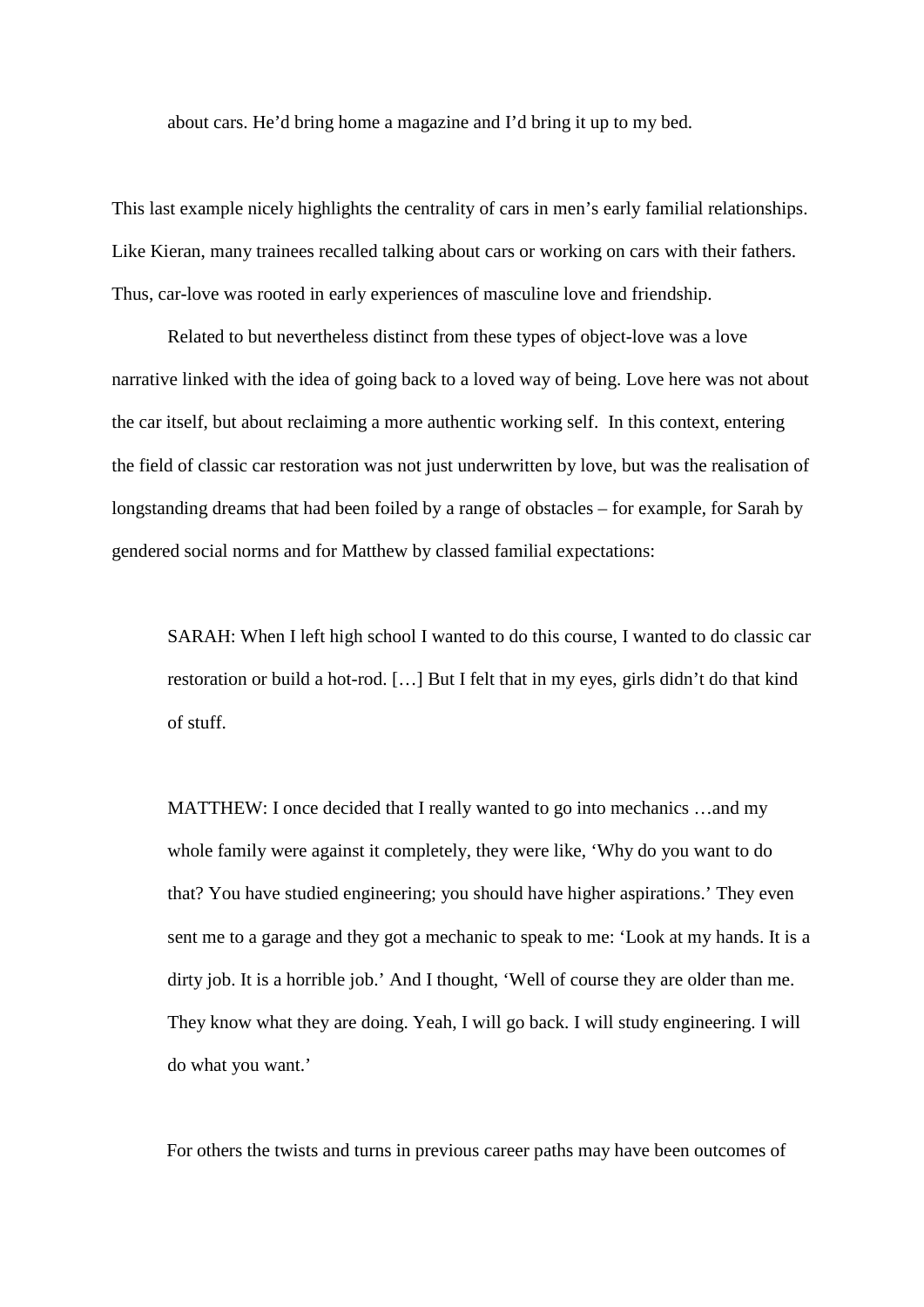rational deliberations, but these entirely reasonable choices were now counter-poised with love. Framing past employment in this way the career change into restoration was posited as righting a wrong to realise an earlier set of ambitions. Menelaos suggested that he was now, at 43, following his 'natural path':

MENELAOS: I should've been doing this when I left school. I'm finally doing something that I should be doing, instead of doing something that I thought, 'This is where the money (is)'.

Although less explicitly tied to an origin story, Silvio similarly framed his decision to pursue restoration work as a response to previous employment that was not chosen with love:

SILVIO: When my first job start, went a little bit bad, I take a bit of issue. So I said, 'Okay, I need to stop things, I need to change my life and I need to do what I really love to do'.

There was, however, considerable variation in how trainees deployed 'origin stories' and the extent to which they framed their current career choice as love-driven. Notably, the Career Seekers had far less elaborate accounts of a self that had always been 'meant' to do something and tended not to present tales of stymied opportunities or paths-not-taken. This may have been in part because their life-histories involved fewer choices and more drifting into and between various forms of training, unemployment and low-paid work. In contrast, Career Changers employed love-saturated origin narratives, presumably either because they were most strongly moved by love, which had impelled them to make large life changes, or because a narrative engagement with love helped justify these large life changes to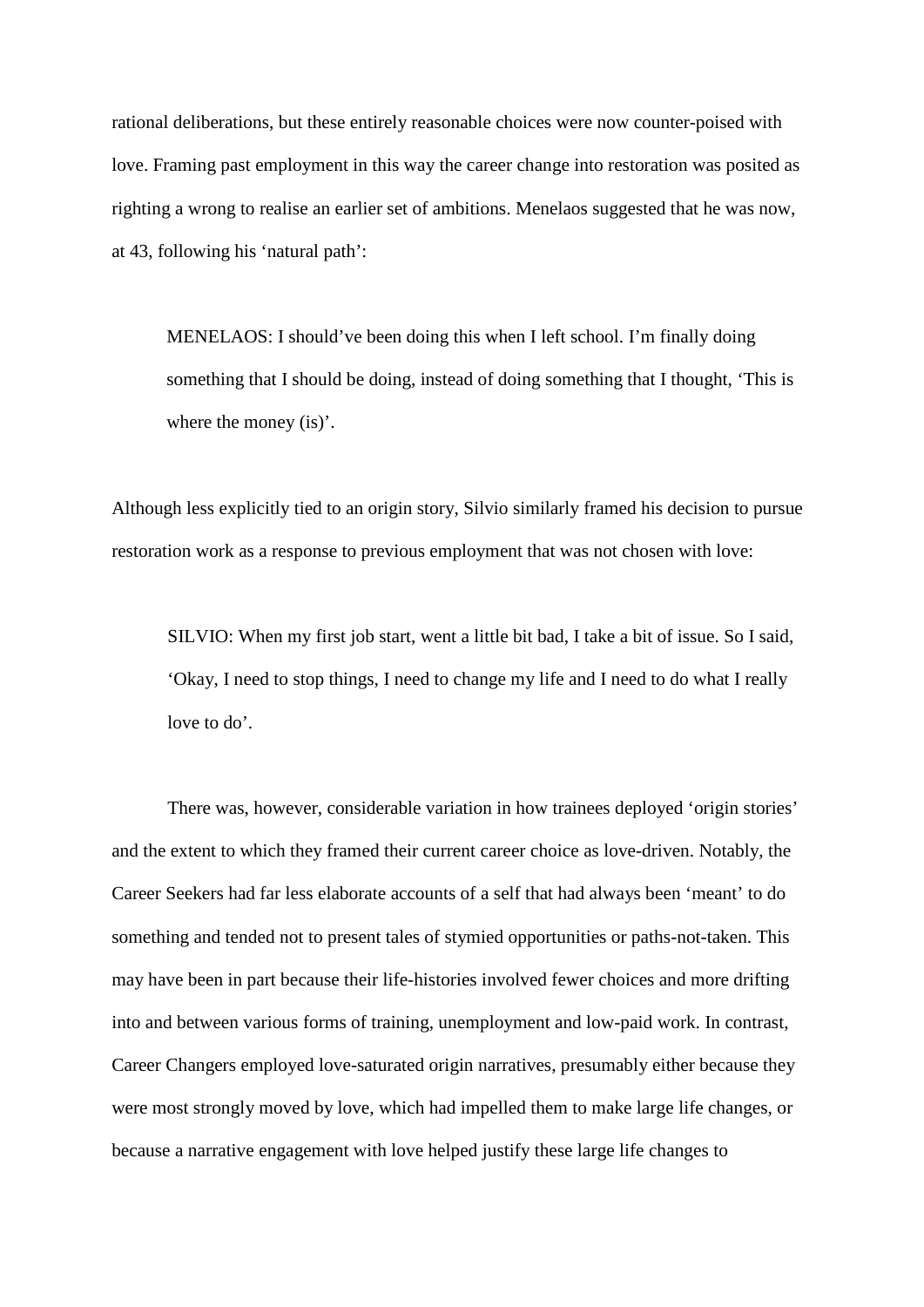themselves and to others, including family on whom some were now, albeit they hoped temporarily, financially dependent.

Third, while love was seen as a reward of working on a loved object and/or achieving a previously denied identity, it was also discussed as a *prerequisite* for being able to do the work, and do it well. A case in point is Adrian, who had left a stable and relatively well-paid job as an emergency call handler to register on the course. His ambition was to specialise in the repair of 'rubbish cars', that is, very cheap cars otherwise headed to the scrap heap. He saw these as lacking in love and needing care. Yet it was only through looking at them with (a certain degree of) love that they become repair-worthy objects, requiring work:

ADRIAN: Basically [rubbish cars are] just unloved junk. Everyday cars. […] they turn from a car that you want, you have bought a brand new car, you love this car, you have done everything to it, you have paid it, you picked the colour, you did everything. But slowly along down the line it becomes either rare, rubbish, no-one cares and then at the end of the day they end up getting scrapped [...] Stuff dies off that you never see them again [...]. Just, 'What is this random car that you have got?', 'Oh I paid like 50 quid for it, but it is one of 50 million and there is about three left'. […] Just unloved rubbish.

Within this framing, restoration work became a process of re-inscribing love through careful husbandry (Nelson, 2015). For other students, such as Alberto, love facilitated giving the unglamorous part of the work the attention required. For example, love turned a task that many trainees talked about as testing their patience and one prone to frustrating mistakes into something enjoyable: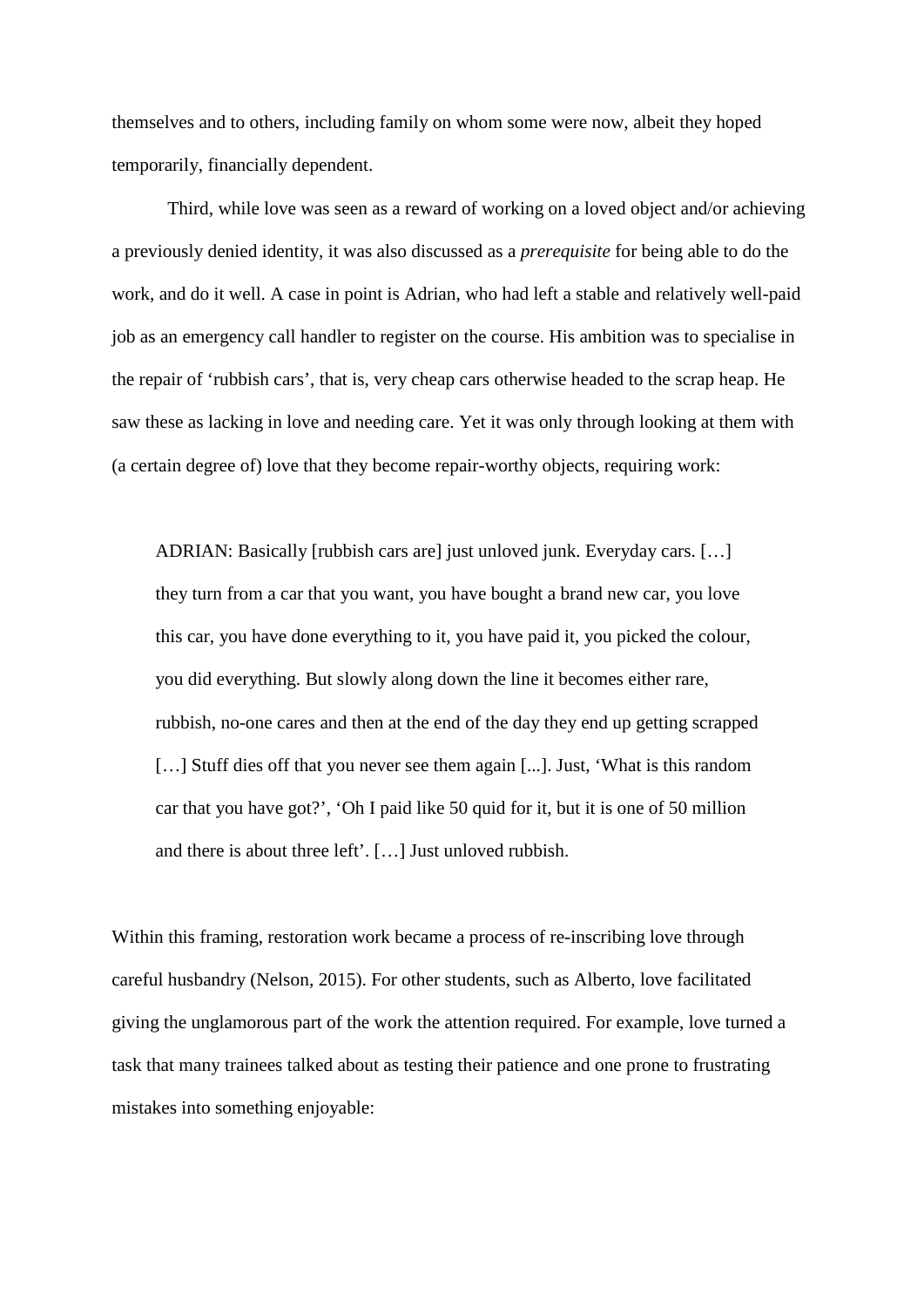ALBERTO: I like the preparation of [the car for painting], where you need to stroke the shape and you need to use your hand to feel. That I love. It's the part that I enjoy the most.

By imbuing the work with care, Alberto transforms a potentially tedious manual job, the preparation of a car for paint, into an opportunity to caress and restore the smooth veneer of an object of beauty. Later in the interview he insisted that to do work properly it was necessary to 'be a maniac', or care deeply.

Finally, love was believed to mediate the marketplace in which trainees' future labour would be exchanged (i.e. sold as a service), elevating the work from its objective material context – most likely to involve relatively low hourly wages (notwithstanding talk about expected skills premiums) and fluctuating custom. In part this occurred because the cars, from their inception, were seen as imbued with 'heart input' by 'artist' makers and therefore removed from, or at least not fully reducible to, the logic of commodity production and exchange:

MARK: The car designers of the past, they were artists. […] today it's all wind tunnel and computer design and there's not really a heart input.

Here, repair activity was framed as not purely transactional, with clients paying for work, but rather as participation in a community of those who also 'love' classic cars. Such a depiction aligns with scholarship that notes how 'maker cultures […] celebrate forms of proximate sociality […] and forge closer connections between producers and consumers' (Warren and Gibson, 2014, cited in Carr and Gibson, 2016: 300) and that restoration 'links skilled restorers to communities of enthusiasm' (Delyser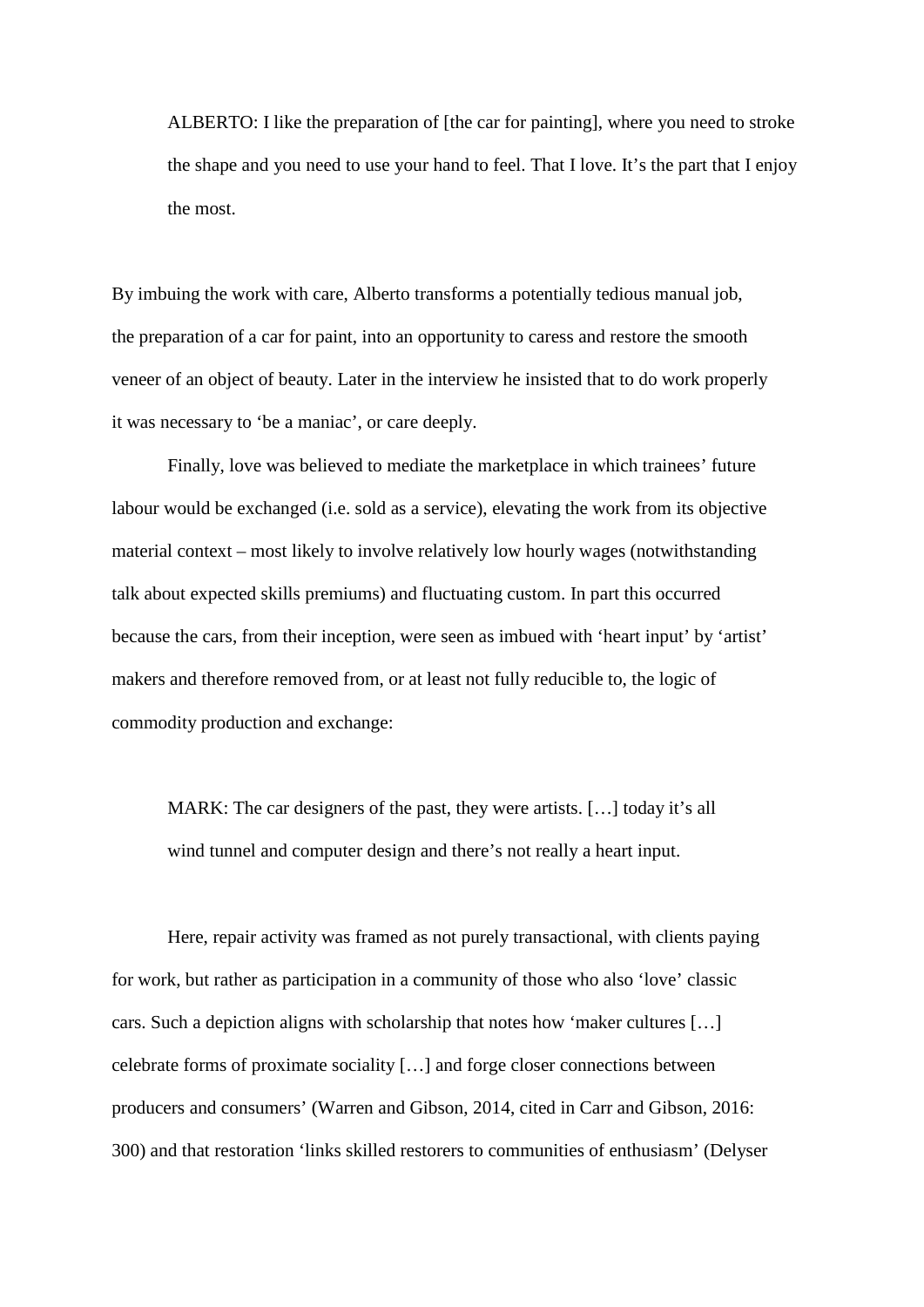and Greenstein, 2017:1461). For instance, Alberto likened car-love to love for a daughter and expected the same or similar from future clients.

ALBERTO: It is on same level […] as your daughter, okay? You're dealing with these people who are giving you their love and you need to take care of it, and lots of people […] they want perfection, they don't mind. For example, there are some restoration costs that they go over the value itself for the car, you will never do that on a normal modern car.

The gendered nature of this coming from a childless man is notable, but for our purposes, more relevant is the acknowledgement that classic car owners care and that this changes the relationship into one of shared husbandry, in which value is not directly driven by commodity pricing. The love and social meaning attached to the repair-object by clients gave repair work a mission beyond the accrual of wages:

UMAIR: Like somebody that might have had that car so many years ago and they might have had some memories in there and they'd like to bring them memories back.

Unlike enthusiast vehicle restorers who 'pursue their hobbies because they want to, never because they have to' (DeLyser and Greenstein, 2017:1463) and who typically work on their own loved cars, those who seek to earn a living from repair activity may encounter clients who are less devoted. Trainees' positive imaginings of future work sought to resolve this potential conflict. For instance, Roberto, one of the youngest trainees, claimed that he would turn down large restoration jobs if they involved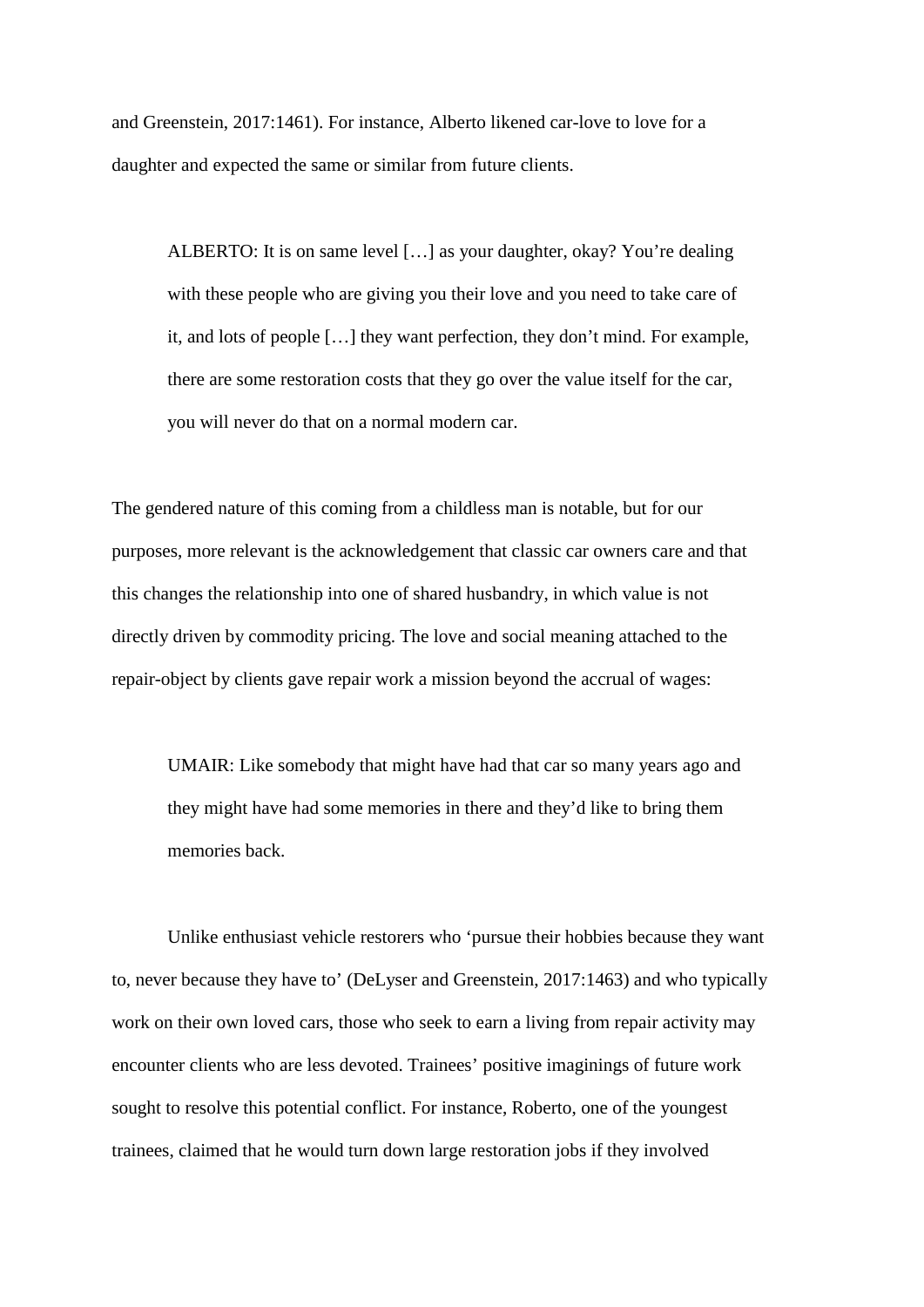working on a car that was not be appropriately loved:

ROBERTO: I would even prefer to do pieces [small jobs] because you aren't going to spend one year or two years, even if you are well-paid, fixing a car for some guy who really doesn't care about the car. It's like, you spend one or two years doing a project or a research and then the guy is 'Oh, very nice' and puts it in a drawer.

Similarly, Matej and Alfie envisioned that they could keep their work good by avoiding clients who do not recognise the sanctity of the loved object and/or make inappropriate requests, even if in exercising such unwillingness to succumb to customer 'sovereignty' (Korczynski and Ott, 2006) entailed financial sacrifice:

MATEJ: …it is like this colossal thing, millions and millions of dollars for these Ferraris and then some person buys them who doesn't even appreciate them, just the snob value for him that is it. So, no. I would rather keep it more humble and deal with people who can appreciate it and the work and stuff. That would give me the freedom to work on stuff I like to work on not on stuff that…

ALFIE: …is just going to sit in someone's living room to look good, to impress people, they are not designed to do that.

MATEJ: I would hate to do stuff like somebody comes here and 'okay do this car in pink for me' and I would be like, 'That car really shouldn't be pink'. …I like to be able to choose, actually, clients, where I like their requests because I find some people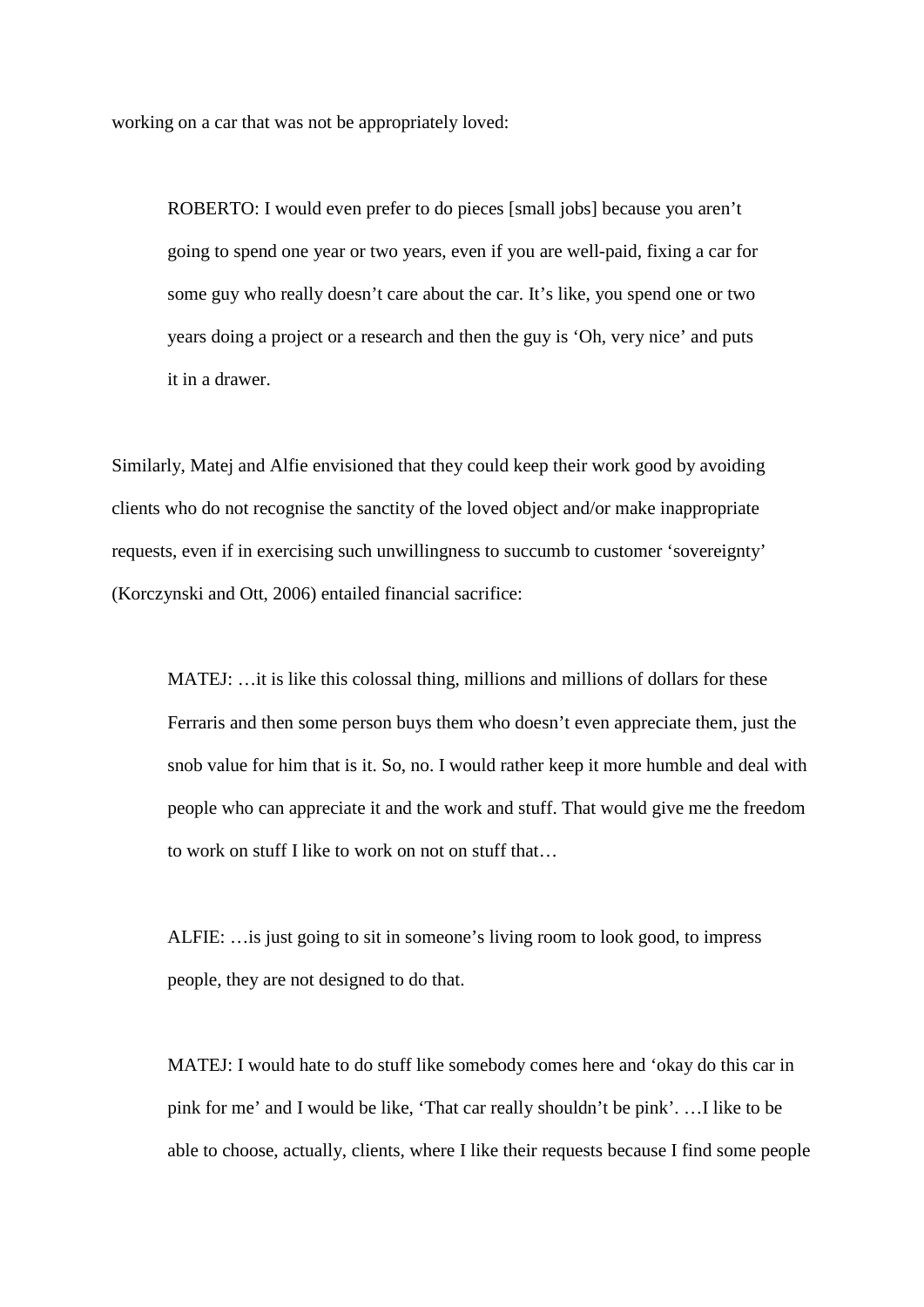just don't have a very good sense of what is appropriate to do to cars.

Yet other trainees found ways to interpret the requirement for love differently. For instance, Dylan recognized customers' love as a legitimate reason to overcome his own reluctance to perform 'unsuitable' work that he felt might spoil the object:

DYLAN: I am kind of learning that other people have got their heart it in so you kind of have to put your heart in it, so I learnt that from that. […] because if you don't love it you are not going to end up doing a good job.

In this view, the particular shape of the love for the repair object could vary as long as the love itself was real. Real love in turn was key to making work good.

## **Discussion and Conclusion**

The detailed accounts we solicit in interviews from the classic car restoration trainees in their final week of instruction at the College provide a multi-layered sense of how they come to see repair as good work. The themes that emerge from their reflections closely reflect Carr's (2016:3) observation that repair and restoration provide grounds for 're-valuing the prosaic skills and dispositions that industrial life has historically engendered' and speak directly to Dant's (2010) call to revalue repair by recognizing how it 'involves complex human qualities, which maximise the skills and autonomy of the worker'. We observe that these complex human qualities include toiling humans as sentient beings, with trainees' accounts providing a rich array of emotive commentary about learning to repair and restore a special object and about imagined futures practicing what they have learned. In the multifaceted emotional connotations of repair work, we note, in particular, the varied ways in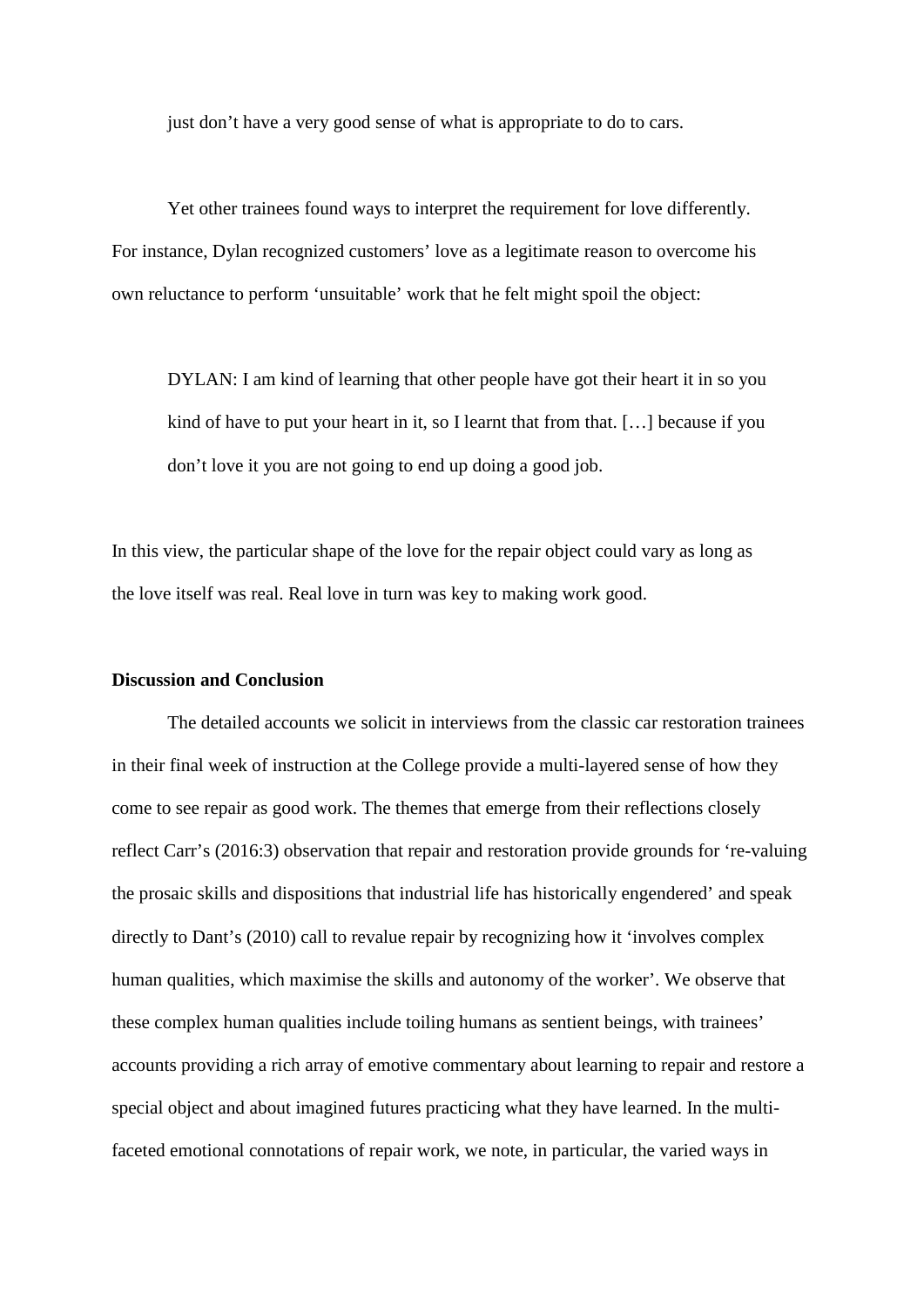which trainees underscore love.

We consequently argue, with Nelson (2015), that masculine care, emotions, and love are chronically understudied but relevant aspects of work, and are necessary for an analysis of what makes work, especially repair work, good. In the case studied, craft skills and love were transformational, elevating mundane, dirty work through interactions with the lovedobject,the classic car, through the exercise of embodied skill (Wolkowitz, 2006) and by developing confidence and legitimacy through experiential learning (Brockmann, 2010).

Our analysis has focused on repairers (and restorers)-in-training. This matters in several ways. First, although the course under study was rare rather than commonplace, the experiences of those who located it (often after much searching) and who made the commitment to pursue it (often undertaking substantial living rearrangements) are helpful in understanding how training in repair and restoration can be attractive to new entrants. The case highlights the importance of formal institutions of education and training structures for the inculcation of repair skills and the future of a repair workforce, somewhat irrespective of institutions' role in conferring qualifications. Recent scholarship has noted that manual craft skills can survive as part of 'material inheritances', 'reconfigured in place over successive generations' (Gibson, 2016: 61), but these can prove vulnerable. As a generation of car repairers with relevant skills age out of active work, and cars evolve in ways that make them irrepairable, the use of repair skills across communities (Carr, 2017) and opportunities for informal learning-by-tinkering on cars is put at risk. In this context, where repair skills are not 'slow variables' (Bottazzi et al., 2007:652) and can quickly disappear, institutions of vocational training and adult education become more important, and should be recognized alongside celebrated amateur enthusiasms, in the (re)production of repair and repair skills.

Second, if trainees provide a glimpse of the future workforce, a glaring feature in our case despite diversity across age, class, nationality and employment history, is the near total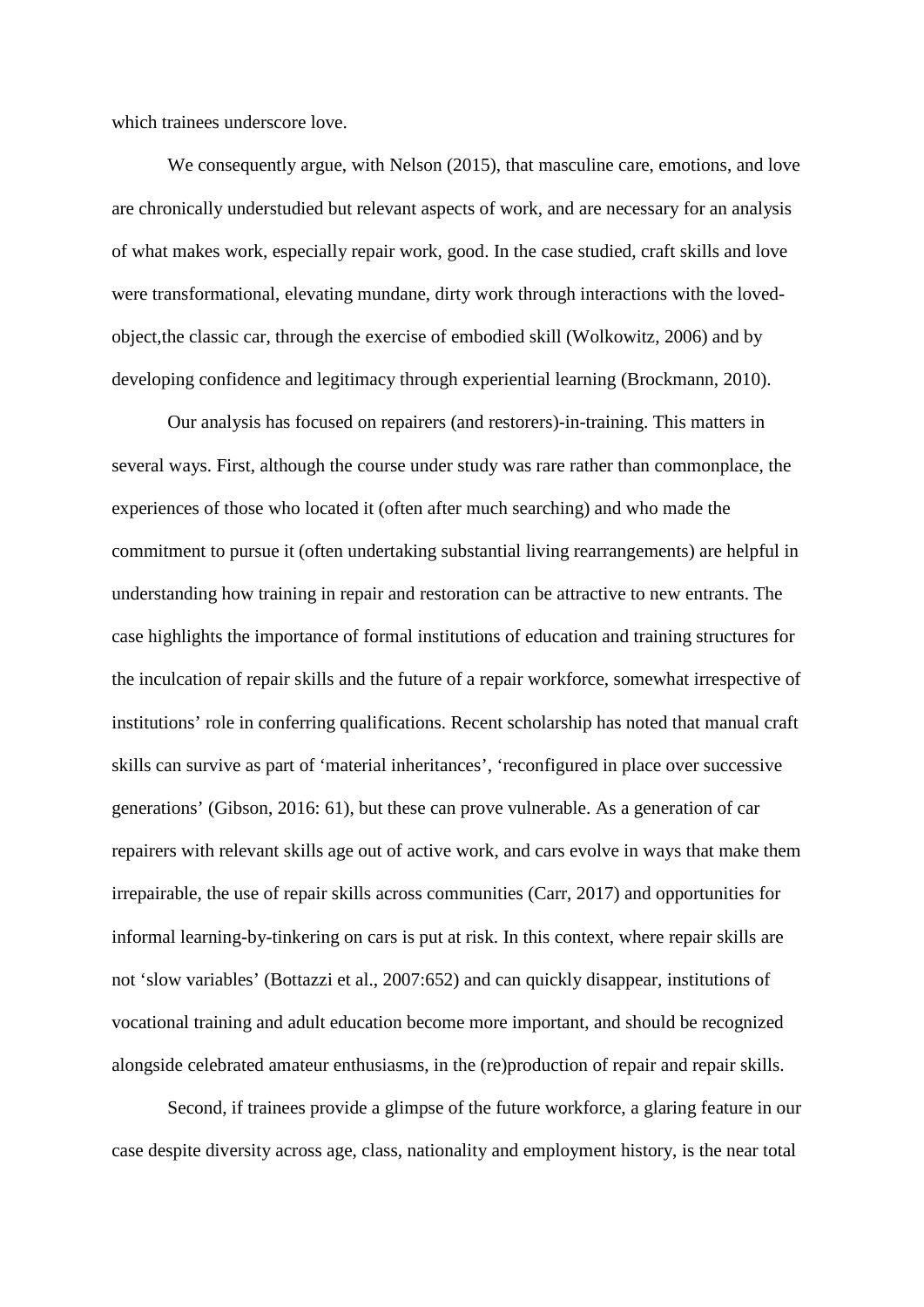invisibility of women. This mirrors the existing labour force in vehicle mechanics and repair, both classic car and modern, where women comprised only two percent according to the 2011 UK Census (Office for National Statistics, 2013)). Since craft skills provide links with past traditions, the replication of traditional gender roles among new entrants to an array of craft-based work – from carpentry to knitting – remains a real possibility. Whether a resurgence of craft, including repair, can involve a more radical redefinition of such work is worthy of debate.

Third, and most substantially, trainees are an especially interesting group to study with respect to the understanding and experience of work, because they are in a liminal position. They are engrossed in work tasks as material activity yet largely abstracted from employment structures. They have projections into and expectations from the future, which in our case both explain their paths into classic car repair and their understanding of this as good work, but also foreshadow potential conflicts and tensions in their future experiences, and hence the viability of their continued work in repair. Specifically, we foresee two intertwined 'tests' for the love that is so central to trainees' accounts – time and money – eternal, if clichéd, tests for love.

DeLyser and Greenstein (2017:1475) note that 'love can be fickle – it is not always sustained over time' and observe that a life of (vehicle) restoration demands devotion. It was too early to say how love would evolve for our trainees who, despite their age spread had not come from a lifetime of repair and restoration. Their relationship with the materiality of the classic car had been limited at the time of research and most had not yet, for example, faced resistant solutions or needed to display the patience entailed in restoration projects spanning many years, as discussed by DeLyser and Greenstein. If love is so central to rendering repair work good, waning romance or souring emotions may demote it back to being dirty, routine, disenchanting. Indeed, the possibility of love waning was visible even over the duration of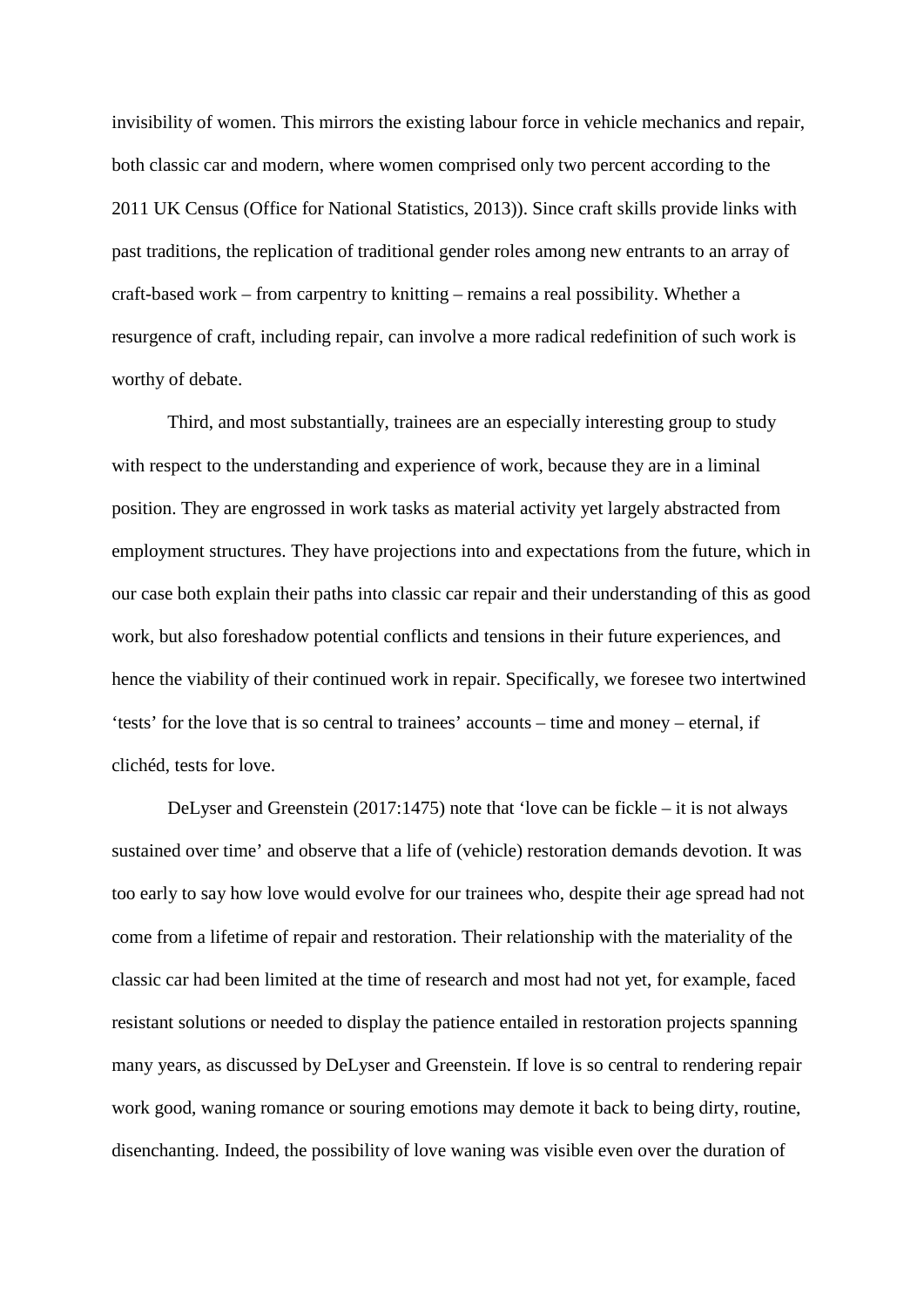training. Aaron had joined the course from retail employment seeking good work, yet by the time of interview had already changed his mind and enrolled at university for the ensuing year.

The durability of love and romance in repair work, i.e. the test of time for repair as good work, is closely related to how this is mediated by money; how repair work relates to repair jobs and how good work relates to good jobs. If 'restoration is a form of making practiced by enthusiasts, one successful only with love' (DeLyser and Greenstein, 2017:1462), can repair only be good work when it is purely a 'labour of love' (DeLyser and Greenstein, 2015), freed from the demands of income generation and unfettered by a concern with monetary returns?

For many trainees good work was at least partially, divorced from the financial rewards of a job, but this varied significantly. For Hobbyists, retirees with a history of wellpaid work and comfortable pensions, it was entirely the case. For Career Changers it was partly true. Often with previous experiences of relatively stable and well-paid employment, Career Changers understood a good job as something that they (believed they) would love. For many of them the identification of classic car restoration as a possible solution involved looking backwards, to a childhood passion or an imagined career that had seemed irrational or had been blocked. When they focused on employment, Career Changers tended to talk not about good pay or job security, but on an imagined lifestyle: including the ability to work from home; to work shorter hours; to fit their work around a partner's. But employability was front and centre for Career Seekers. Without previous steady work, or reliant on poorly paid jobs, their understanding of good work was much more linked to expected access to jobs or concrete plans for the following year such as an apprenticeship or a further year of training. Thus, while all Career Seekers discussed the emotional and craft elements highlighted above, and did so with enthusiasm and passion, they did so less frequently than the Career Changers.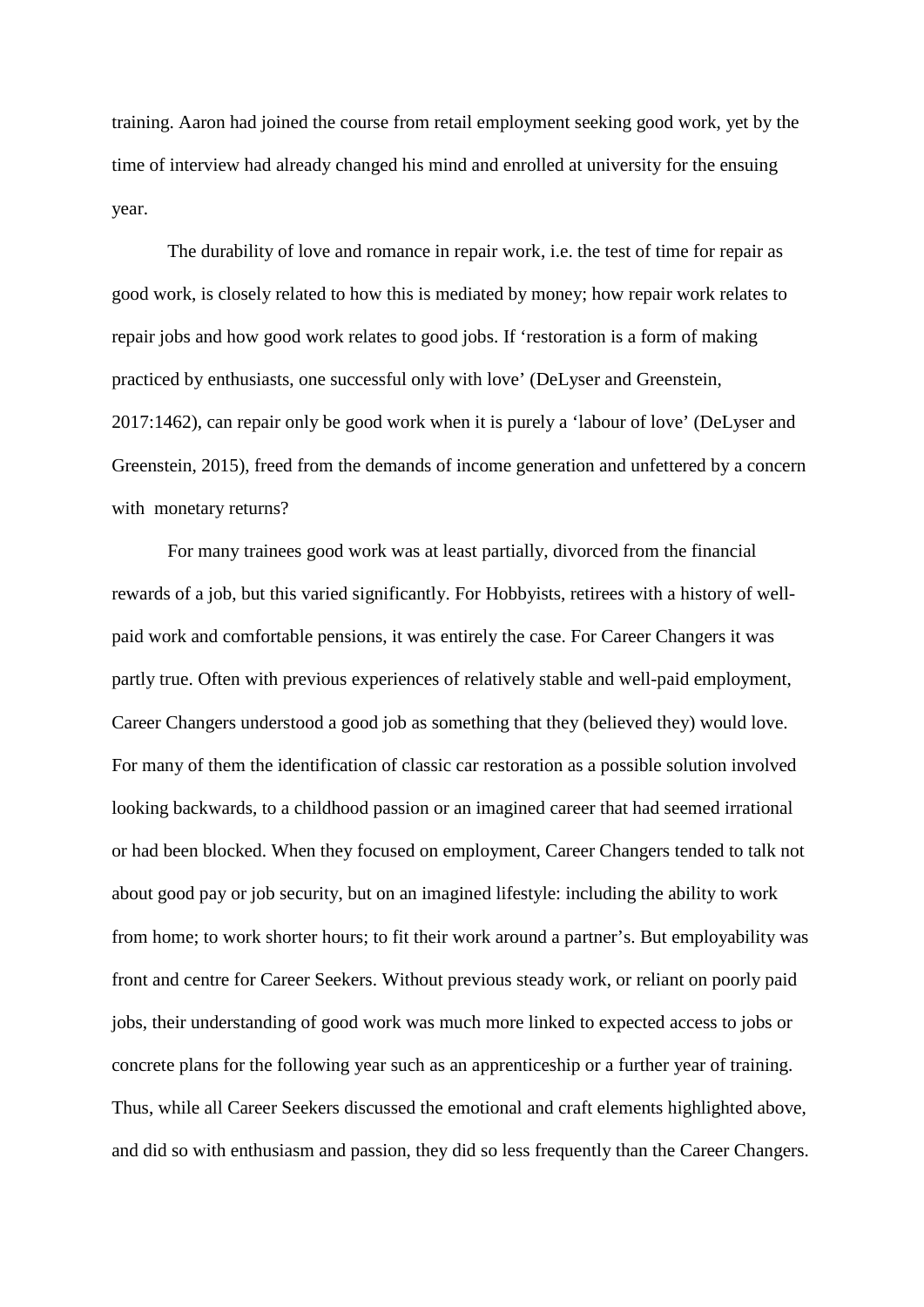This highlights the primacy of basic economic stability; for those without this security employability and the possibilities of a steady job remained primary goals. Love, therefore, figured in different ways in relation to the different priorities of trainees on different trajectories.

The love that for the trainees rendered classic car repair good work by allowing them to imagine relationships with future clients as not wholly transactional is also prone to be challenged in the context of repair jobs. The repair objects studied here, classic cars, already have material and social lives. They have been, and often still are, owned, used and loved (or unloved). Their repair or restoration, therefore, involves an embodied and sensual, but also social and emotional connection to the object of repair that links past and present (Carr 2016), engendering real and imagined social relations between current, previous and future owners and workers. When these relationships involve paid work they can enchant, but may also produce tensions, especially where the love of one party is judged insufficient or when there are different ways to love the same car.

This brings us to an important corrective and one worth underscoring: the argument made above, that love (or craft skills) might be a compensation – a means by which poorly paid work becomes seen as good work – is not meant to legitimate continued poor pay, nor less suggest that workers are responsible for making their work better by finding ways to love it more. We fully recognise that love is a compensation that is limited, context-specific and underpinned by workers' alternatives, or absence of alternatives. A relevant illustration comes from research on domiciliary care where care workers report caring about their clients and score highly for job satisfaction, despite poor pay and conditions. Yet Hebson et al. (2015) have shown that such positive reports should be read in the context of predominantly working-class female workers' seriously constrained socio-economic choice. Thus, the extent to which positive emotions enable poorly compensated work to be satisfying or good work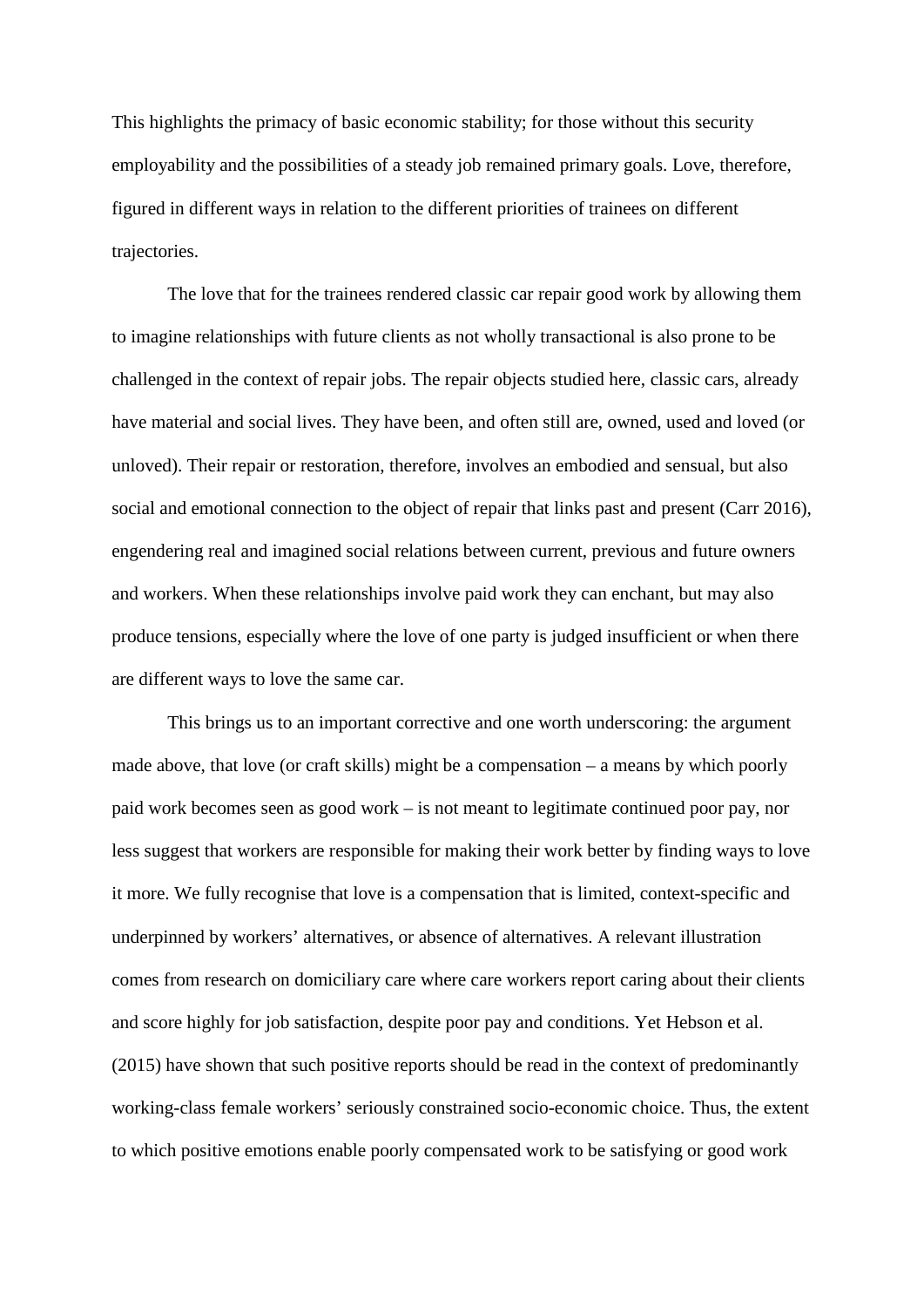will vary with workers' alternative options or lack thereof. In our case that includes trainees' (lack of) alternative economic options, but also their previous work experiences and the constraints and possibilities imposed by coordinating with other household members. Our study serves as a reminder that we cannot simply extrapolate insights from studies of unpaid craft (e.g. Inkson 1987) or repair work (e.g. DeLyser and Greenstein, 2015; 2017) to paid work.

We need to also underline the specificity of the material object in this study. The classic car is a special repair object; the 'material mystique of the motorcar' (Urry, 2006) is intensified in it through aesthetic and historical distinctions. Other repair objects may not solicit the love that classic cars do and are unlikely to be as evocative, aesthetically or personally. The repair of other objects may not involve the satisfying practice of craft skills or be as learnable, and therefore be neither as fulfilling nor as viable as employment. Finally, there may not be as clearly definable, self-reflexive or love-saturated community around many other repair-objects. Lacking these qualities, an array of other repairable objects may not be deemed worthy of repair, nor seen as repair-objects in the first place. Thus, our observations about the way elements of craft, care and love render repair work good work may not be immediately or fully relevant to all forms of repair.

Nevertheless, some of the ideals underpinning trainees' understandings of their work as good work have wider resonance, including joy in possessing and practicing craft skills, emotional engagement with objects and their personal, social and cultural evocations, and the constitution of communities around craft skills and objects of love. The future of repair work, both paid and unpaid, including whether and how it can be good work and seen to be such, will depend in large part on how repair activity is valorized, economically and socially. We hope the insights here prove helpful in such an effort.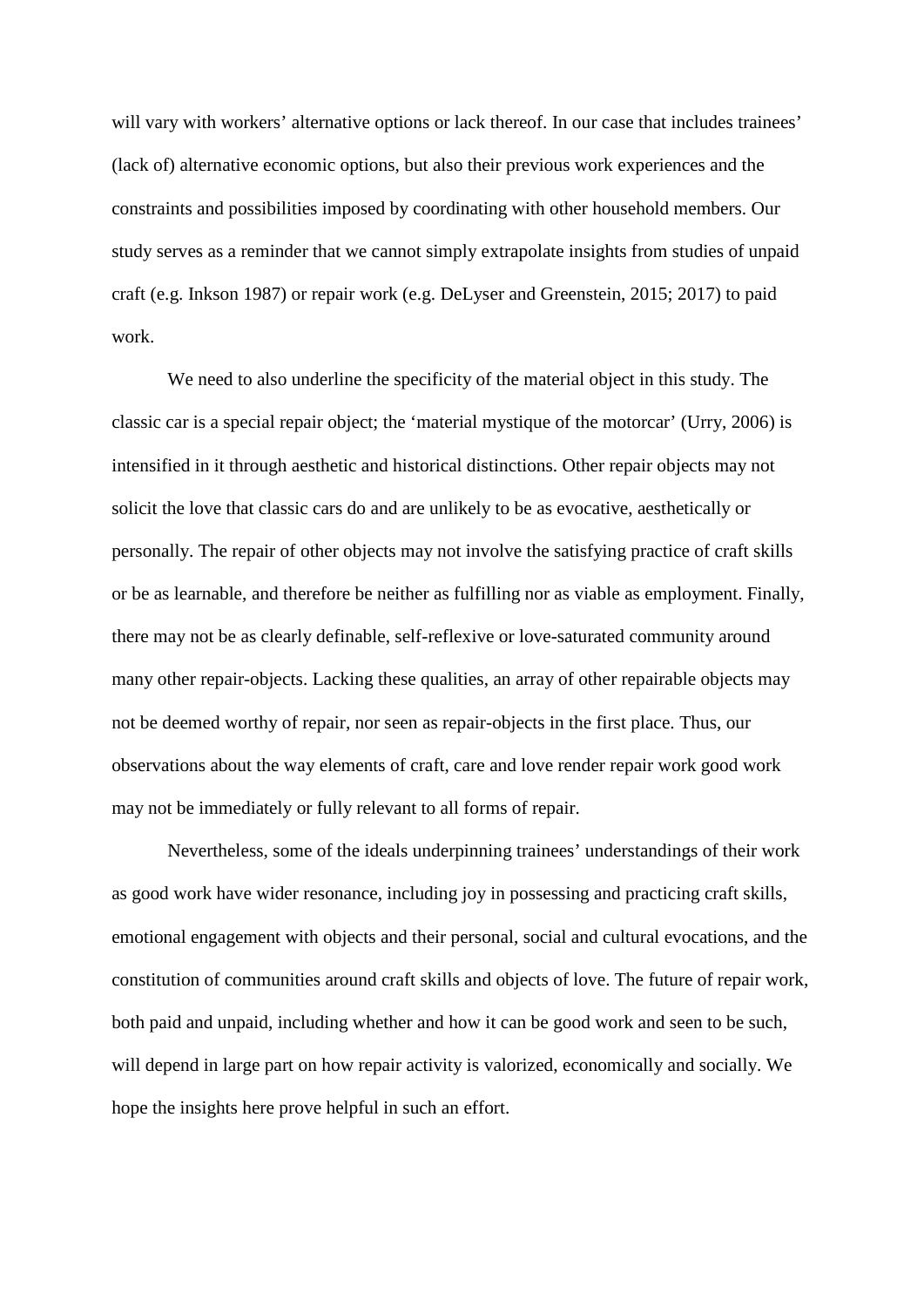## **Funding**

This research received no specific grant from any funding agency in the public, commercial, or not-for-profit sectors.

## **References**

- Åberg M and Hedlin M (2015) Happy objects, happy men? Affect and materiality in vocational training. *Gender and Education* 27(5), 523-538.
- Acemoglu D (2001) Good jobs versus bad jobs. *Journal of Labor Economics* 19(1): 1-21.

Adamson G (2007) *Thinking Through Craft*. London and NewYork: Bloomsbury.

Ahmed S (2004) *The Cultural Politics of Emotion*. New York: Routledge.

Anderson, C (2012) *Makers: The New Industrial Revolution*. New York: Crown Business.

Bailey C and Madden A (2017) Time reclaimed: temporality and the experience of meaningful work. *Work, Employment & Society* 31(1): 3-18.

Berkelaar BL and Buzzanell PM (2015) Bait and switch or double-edged sword? The (sometimes) failed promises of calling. *Human Relations* 68(1): 157-178.

Beynon H (1973) *Working for Ford*, London: Allen Lane.

Bolton SC (2000) Emotion here, emotion there, emotional organisations everywhere. *Critical Perspectives on Accounting* 11(2): 155–171.

Borg KL (2007) Auto Mechanics, Baltimore: Johns Hopkins University Press.

- Bottazzi G, Dosi G, Fagiolo G and Secchi A (2007) Modeling industrial evolution in geographical space. *Journal of Economic Geography* 7(5): 651-672.
- Bozkurt Ö (2015) [The punctuation of mundane jobs with extreme work: Christmas at the](http://sro.sussex.ac.uk/55220/)  [supermarket deli counter](http://sro.sussex.ac.uk/55220/)*. Organization* 22 (4): 476-492.
- Bozkurt Ö (2016) To drive Bond-style classic cars into the future, Britain needs a new generation of Qs. *The Conversation* (Sept 7) [https://theconversation.com/to-drive-](https://theconversation.com/to-drive-bond-style-classic-cars-into-the-future-britain-needs-a-new-generation-of-qs-63467)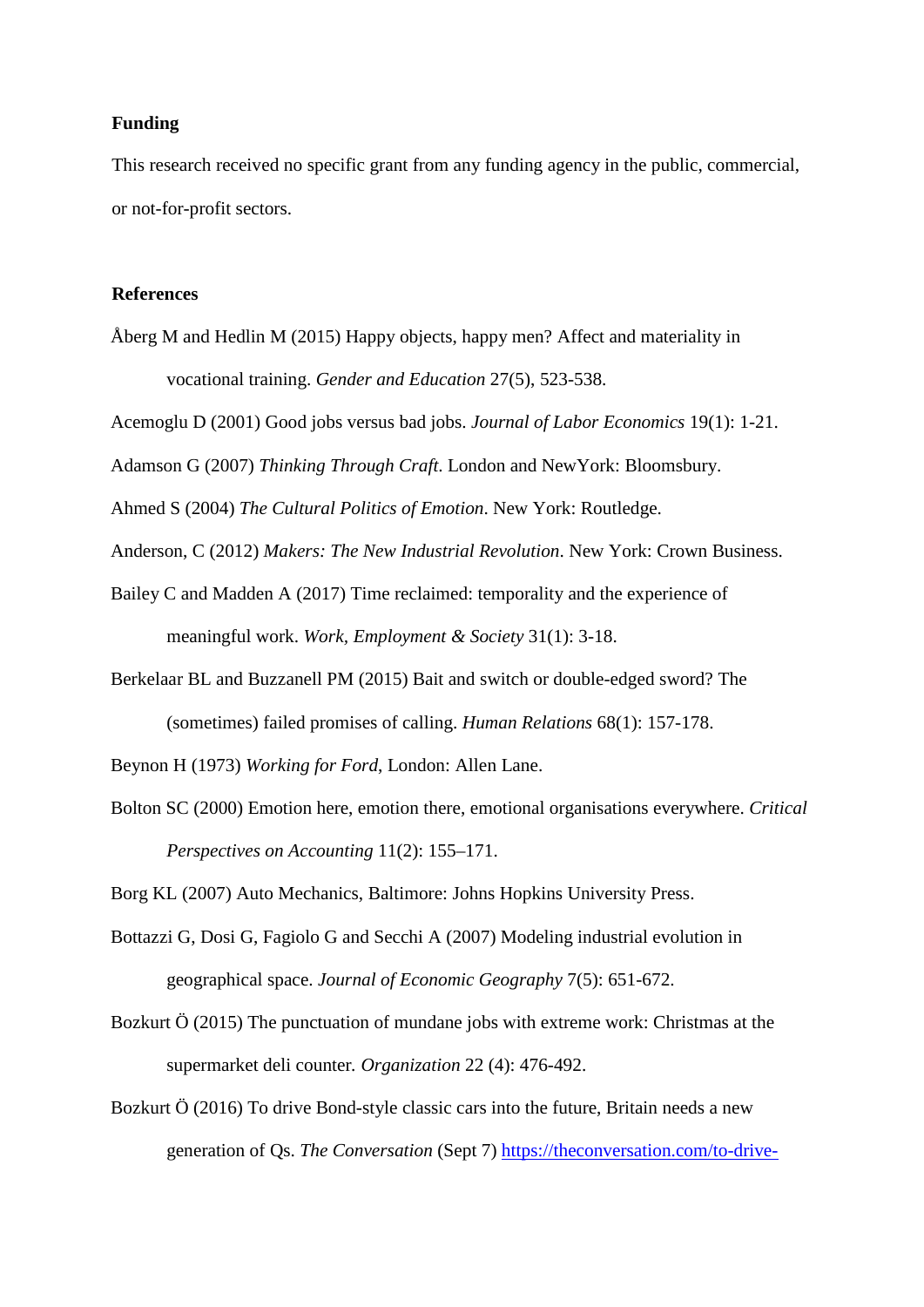[bond-style-classic-cars-into-the-future-britain-needs-a-new-generation-of-qs-63467](https://theconversation.com/to-drive-bond-style-classic-cars-into-the-future-britain-needs-a-new-generation-of-qs-63467) (Accessed March 29, 2017)

- Brockmann M (2010) Identity and apprenticeship: The case of English motor vehicle maintenance apprentices. *Journal of Vocational Education & Training* 62(1): 63-73.
- Carr C (2017) Maintenance and repair beyond the perimeter of the plant: linking industrial labour and the home. *Transactions of the Institute of British Geographers* 42(4):642- 654.
- Carr C and Gibson C (2016) Geographies of making: Rethinking materials and skills for volatile futures. *Progress in Human Geography* 40(3): 297-315.
- Cook G (2015) 'A pig is a person' or 'You can love a fox and hunt it': Innovation and tradition in the discursive representation of animals. *Discourse & Society* 26(5): 587– 607.
- Cooper T (2005) Slower consumption: reflections on product life spans and the 'throwaway society', *Journal of Industrial Ecology* 9(1-2): 51-67. Cowan RL and Horan SM (2014) Love at the Office? Understanding Workplace Romance Disclosures and Reactions from the Coworker Perspective. *Western Journal of Communication* 78(2): 238–253.
- Dant T (2010) The work of repair: gesture, emotion and sensual knowledge. *Sociological Research Online* 15(3)7. Retrieved from <http://www.socresonline.org.uk/15/3/7.html>
- Dant T and Bowles D (2003) Dealing with dirt: servicing and repairing cars. *Sociological Research Online 8*(2). Retrieved from [http://www.socresonline.org.uk/8/2/dant.html.](http://www.socresonline.org.uk/8/2/dant.html)
- DeLyser D and Greenstein P (2017) The devotions of restoration: materiality, enthusiasm, and making three 'Indian Motocycles' like new. *Annals of the American Association of Geographers* 107(6): 1461-1478

DeLyser D and Greenstein P (2015) 'Follow that car!' Mobilities of enthusiasm in a rare car's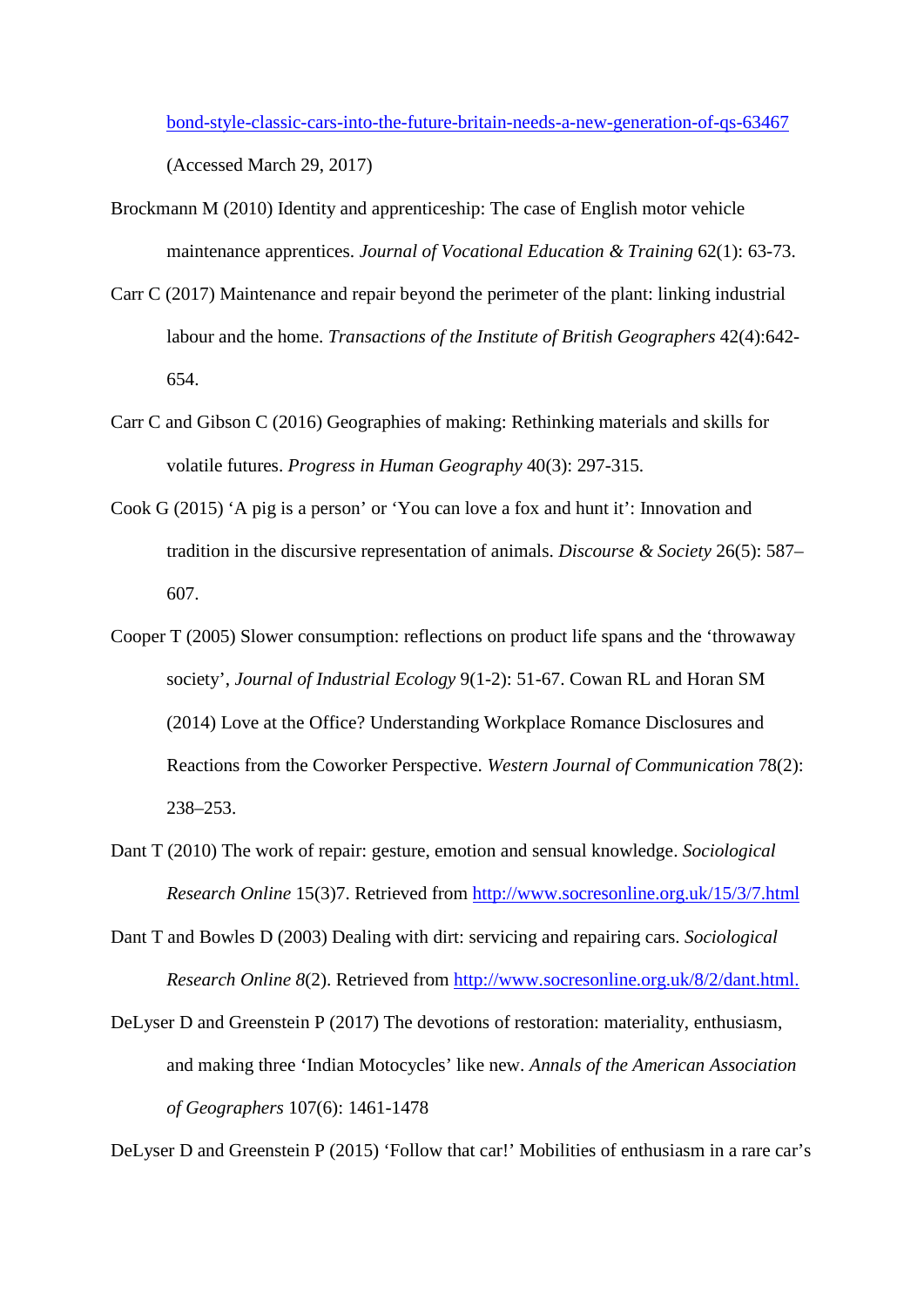restoration. *The Professional Geographer* 67(2): 255-268.

- Downey G, Dalidowicz M and Mason PH (2015) Apprenticeship as method: embodied learning in ethnographic practice. *Qualitative Research* 15(2): 183-200.
- Edensor T (2004) Automobility and national identity representation, geography and driving practice. *Theory, Culture & Society* 21(4-5): 101-120.
- Edgerton D (2006) *The Shock of the Old: Technology and Global History Since 1900*, London: Profile Books.
- Elger T and Smith C (eds.) (2010) *Global Japanization?: The Transnational Transformation of the Labour Process*. Abingdon: Routledge.
- Endrissat N, Islam G and Noppeney C (2015) Enchanting work: new spirits of service work in an organic supermarket. *Organization Studies 36*(11): 1555-1576.
- England P (2005) Emerging theories of care work. *Annual Review of Sociology* 31: 381-399.
- Ezzy D (1997) Subjectivity and the labour process: conceptualising good work. *Sociology* 31(3): 427-444.
- Federation of British Historic Vehicle Clubs (2016) *The 2016 National Historic Vehicle Survey Structural Report*. Wallingford: FBHVC. http://www.fbhvc.co.uk/research/ (Accessed April 8, 2017)
- Folbre N and Nelson JA (2000) For love or money--or both? *The Journal of Economic Perspectives* 14(4): 123–140.
- Geoghegan H (2013) Emotional geographies of enthusiasm: belonging to the Telecommunications Heritage Group. *Area* 45(1): 40-46.
- Geoghegan H and Hess A (2015) Object-love at the Science Museum: cultural geographies of museum storerooms. *cultural geographies* 22(3): 445-465.
- Gibson C (2016) Material inheritances: how place, materiality, and labor process underpin the path-dependent evolution of contemporary craft production. *Economic Geography*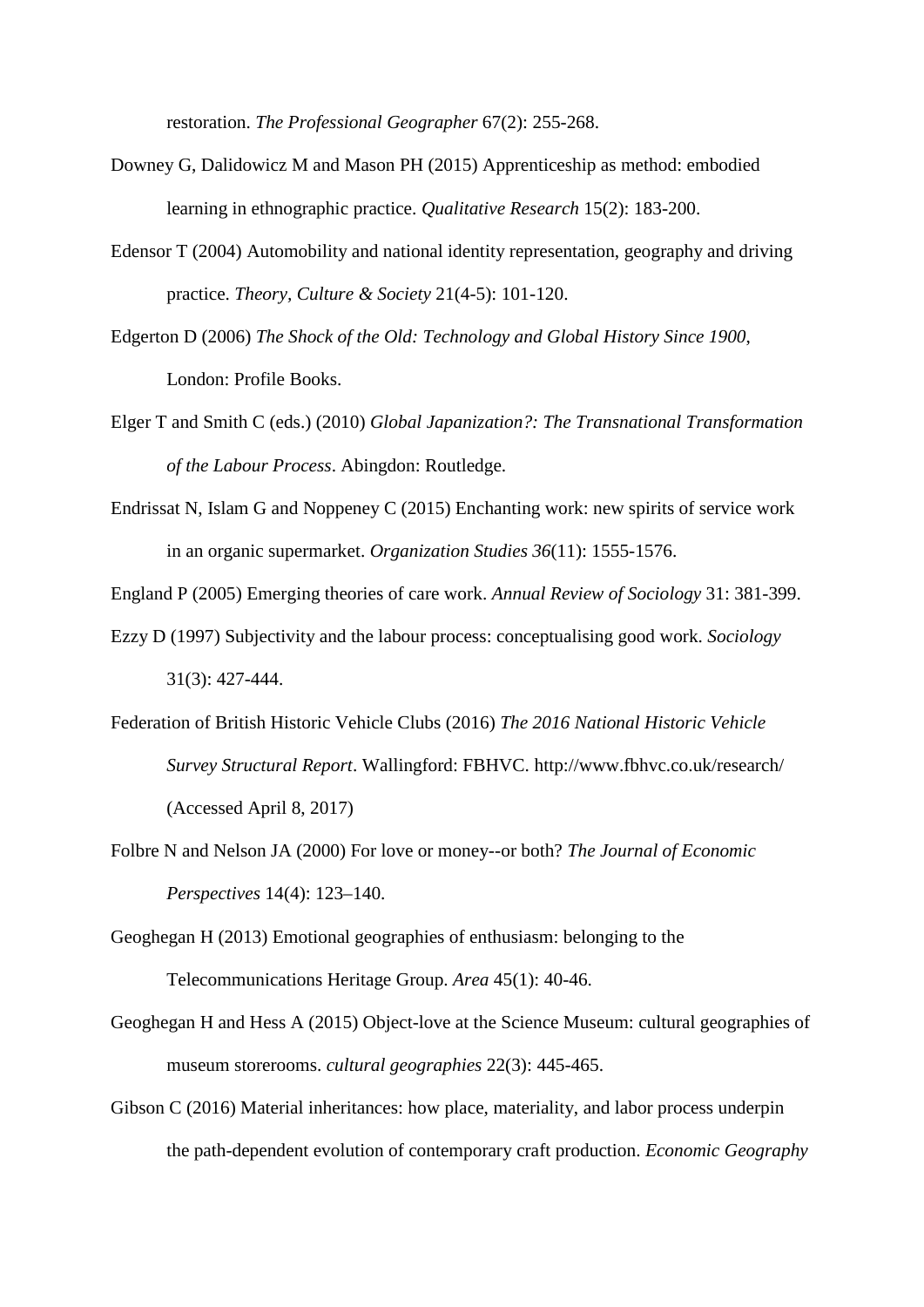92(1): 61-86.

- Giddens A (1992) *The Transformation of Intimacy: Sexuality, Love and Eroticism in Modern Societies*. Cambridge: Polity Press.
- Goos M and Manning A (2007) Lousy and lovely jobs: The rising polarization of work in Britain. *The Review of Economics and Statistics 89*(1): 118-133.
- Graham S and Thrift N (2007) Out of order: understanding repair and maintenance. *Theory, Culture & Society* 24(3): 1-25.
- Gregson N and Crang M (2015) From waste to resource the trade in wastes and global recycling economies, *The Annual Review of Environment and Resources* 40: 151–176.
- Hesmondhalgh D and Baker S (2013*) Creative Labour: Media Work in Three Cultural Industries*. Abingdon: Routledge.
- Holmes, H (2015) Transient craft: reclaiming the contemporary craft worker. *Work, Employment & Society*, 29(3): 479-495.
- Hochschild A (1983) *The Managed Heart. The Commercialisation of Human Feeling*. Berkeley: The University of California Press.
- hooks, b (2000) *All About Love: New Visions*. New York: William Morrow.
- Inkson K (1987) The craft ideal and the integration of work: a study of potters. *Human Relations* 40(3): 163-176.
- Jackson S (1993) Even sociologists fall in love: An exploration of the sociology of emotions. *Sociology* 27(2): 201–220.
- Jamieson L (1998) *Intimacy: Personal Relationships in Modern Societies*. Cambridge: Polity Press.
- Johnson P (2005) *Love, Heterosexuality and Society*. Abingdon: Routledge.
- Kalleberg AL (2011) *Good Jobs, Bad Jobs: The Rise of Polarized and Precarious Employment Systems in the United States, 1970s–2000s*. New York: Russell Sage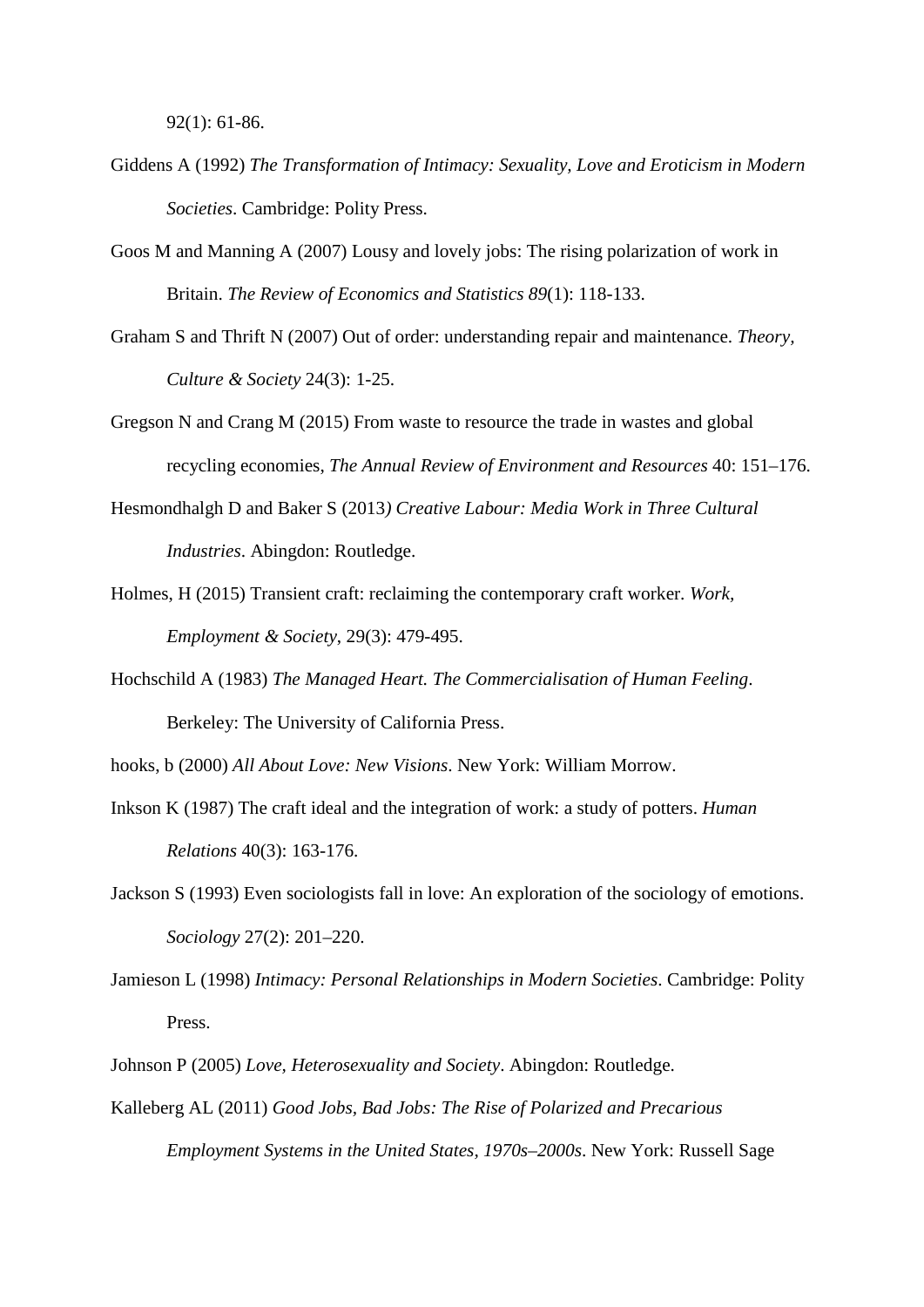Foundation.

Korczynski M and Ott U (2006) The Menu in Society: Mediating Structures of Power and Enchanting Myths of Individual Sovereignty. *Sociology* 40(5): 911–928.

Macdonald, S (2002) *Behind the Scenes at the Science Museum*. Oxford: Berg Publishers.

- Marchand TH (2008) Muscles, morals and mind: Craft apprenticeship and the formation of person. *British Journal of Educational Studies* 56(3): 245-271.
- Marchand TH (2010) Embodied cognition and communication: studies with British fine woodworkers. *Journal of the Royal Anthropological Institute*, 16 (s1): 100-120.
- McGovern P, Smeaton D and Hill S (2004) Bad jobs in Britain: nonstandard employment and job quality. *Work and Occupations 31*(2): 225-249.
- Mellström U (2004) Machines and Masculine Subjectivity: Technology as an Integral Part of Men's Life Experiences. *Men and Masculinities* 6(4): 368-382.
- Morrison C-A, Johnston L and Longhurst R (2012) Critical geographies of love as spatial, relational and political *Progress in Human Geography* 37(4): 505-521.
- Nast H (2006) Critical pet studies? *Antipode* 38:894-906.
- Nelson J A (2015) Husbandry: a (feminist) reclamation of masculine responsibility for care. *Cambridge Journal of Economics*, 40(1): 1–15.
- Nixon D (2009) 'I can't put a smiley face on': working-class masculinity, emotional labour and service work in the 'new' economy. *Gender, Work & Organization* 16(3): 300-22.
- O'Connor E (2007) Embodied knowledge in glassblowing: the experience of meaning and the struggle towards proficiency. *The Sociological Review 55*(1): 126-141.

Office for National Statistics (2013) *CT0099 - Sex by occupation (4 digits) by economic activity (economically active only) by hours worked.* [https://www.ons.gov.uk/ons/guide-method/census/2011/census-data/2011-census-ad](https://www.ons.gov.uk/ons/guide-method/census/2011/census-data/2011-census-ad-hoc-tables/ct0099---sex-by-occupation-by-economic-activity-by-hours-worked-in-england-and-wales.xls)[hoc-tables.](https://www.ons.gov.uk/ons/guide-method/census/2011/census-data/2011-census-ad-hoc-tables/ct0099---sex-by-occupation-by-economic-activity-by-hours-worked-in-england-and-wales.xls) (Accessed October 1<sup>st</sup> 2016).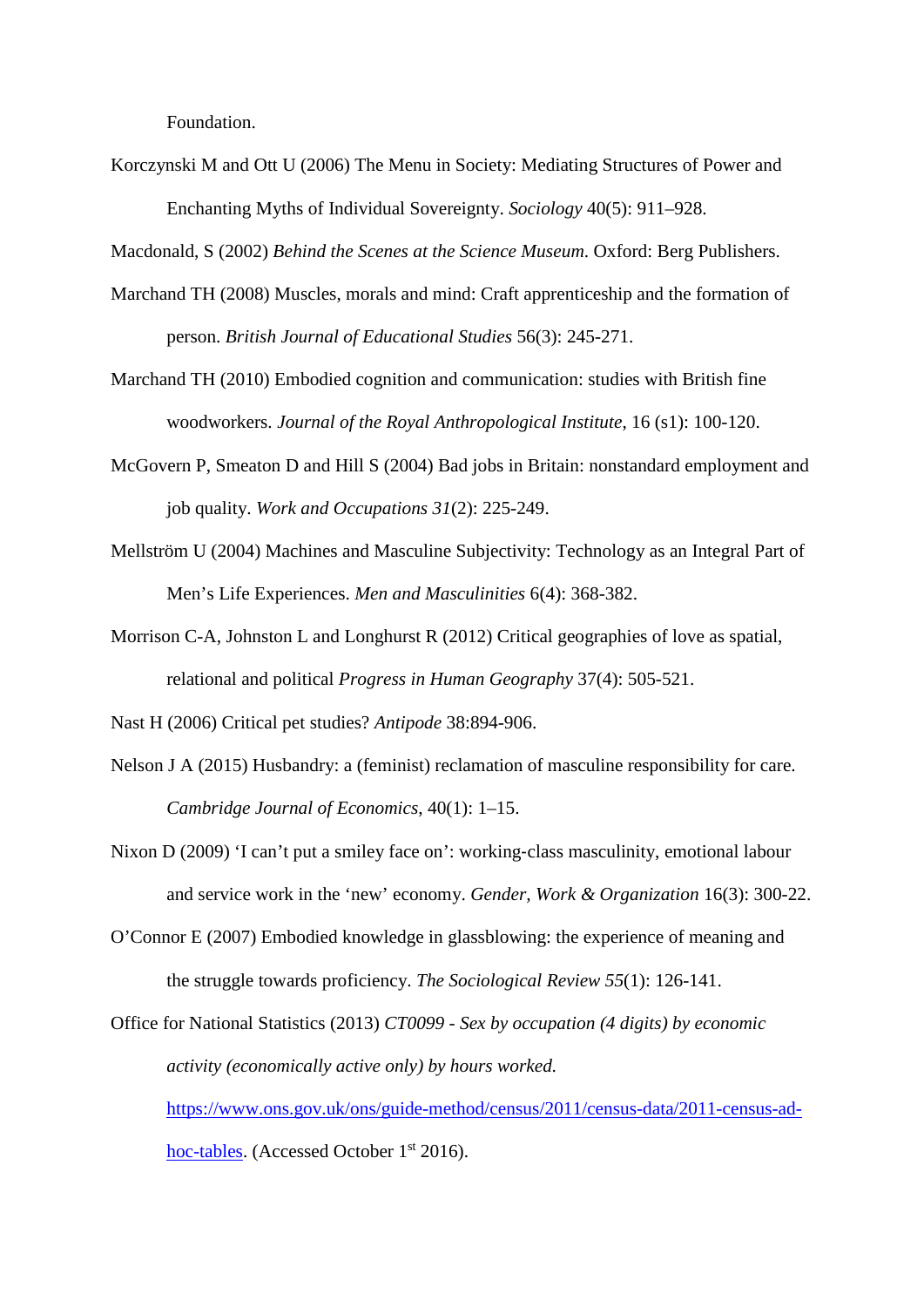Palmer E and Eveline J (2012) Sustaining low pay in aged care work. *Gender, Work & Organization* 19(3): 254–275.

Sennett R (2008) *The Craftsman*. New Haven, CT: Yale University Press.

- Sheller M and Urry J (2000) The city and the car. *International Journal of Urban and Regional Research* 24(4): 737-757.
- Sheller M (2004) Automotive emotions feeling the car. *Theory, Culture & Society* 21(4-5): 221-242.

Urry J (2006) Inhabiting the car. *The Sociological Review* 54(1): 17-31.

- Vidal M (2013) Low-autonomy work and bad jobs in postfordist capitalism. *Human Relations* 66(4): 587-612.
- Warhurst C, Carré F, Findlay P and Tilly C (eds.) (2012) *Are Bad Jobs Inevitable?: Trends, Determinants and Responses to Job Quality in the Twenty-first Century*. New York and Basingstoke: Palgrave Macmillan.
- Warren A and Gibson C (2011) Blue-collar creativity: reframing custom-car culture in the imperilled industrial city. *Environment and Planning A* 43(11): 2705-2722.

Wolkowitz C (2006) *Bodies at Work.* London: Sage.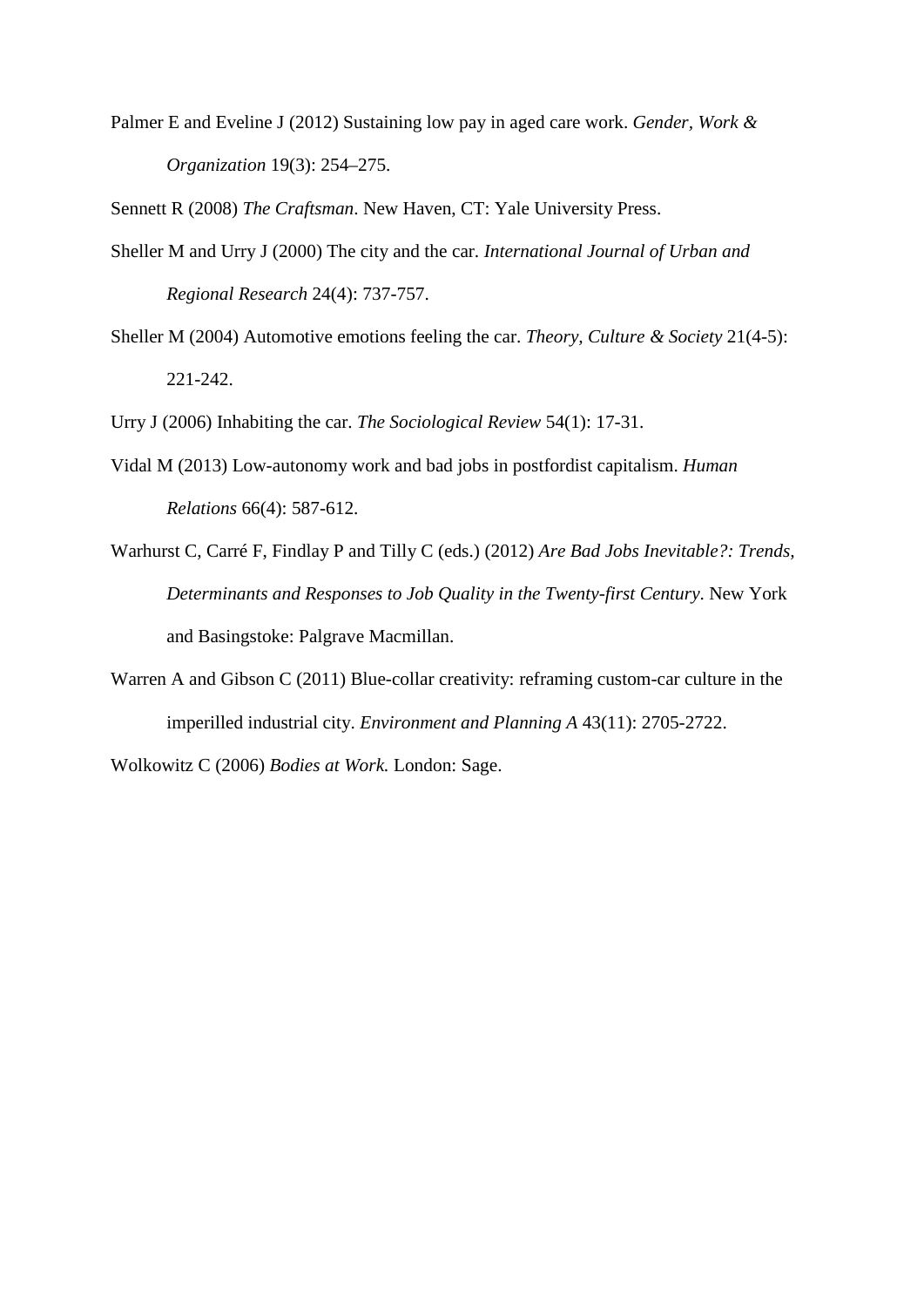| <b>Name</b>        | Age | <b>Previous</b><br>employment                              | <b>Nationality</b>                      | <b>Previously</b><br>living | Pathway into<br>classic car<br>repair |
|--------------------|-----|------------------------------------------------------------|-----------------------------------------|-----------------------------|---------------------------------------|
| Alfie              | 20  | Part-time Retail                                           | <b>British</b>                          | South Coast                 | <b>Career Seeker</b>                  |
| Roberto            | 20  | Family's company<br>(vehicle components)                   | Portuguese                              | Portugal                    | Career Changer                        |
| Jake*              | 21  | Marquee set up,<br>building company,<br>fish and chip shop | <b>British</b>                          | Shropshire                  | <b>Career Changer</b>                 |
| Richard            | 23  | Unemployed,<br>warehouse work                              | <b>British</b>                          | Local                       | <b>Career Seeker</b>                  |
| Aaron              | 25  | Part-time Retail                                           | <b>British</b>                          | Norwich /<br>South Coast    | <b>Career Changer</b><br>(Hobbyist)   |
| Matej              | 25  | Journalism university<br>student                           | Czech                                   | Czech<br>Republic           | <b>Career Changer</b>                 |
| Kieran*            | 26  | Team leader at<br>corporate office                         | Irish                                   | Ireland                     | <b>Career Changer</b>                 |
| Silvio             | 27  | <b>Turf business</b><br>(owner); Yacht<br>painting         | Italian                                 | Italy                       | Career Changer                        |
| Umair              | 32  | Call centres,<br>warehouses, building                      | <b>British</b>                          | Local                       | <b>Career Seeker</b>                  |
| Dylan              | 33  | Cabinet maker                                              | Irish                                   | Ireland/York                | <b>Career Changer</b>                 |
| Alberto            | 34  | Café manager                                               | Italian                                 | London                      | <b>Career Changer</b>                 |
| Sarah*             | 34  | Hatchery worker                                            | British /<br>Zimbabwean                 | Oxfordshire                 | <b>Career Changer</b>                 |
| Matthew            | 36  | Ski lift mechanic,<br>engineering                          | <b>British</b>                          | Switzerland                 | <b>Career Changer</b>                 |
| Adrian             | 38  | Police Emergency<br>call handler                           | <b>British</b>                          | Local                       | <b>Career Changer</b>                 |
| Kirk               | 38  | <b>Construction</b> (Middle<br>East)                       | Irish                                   | Ireland                     | <b>Career Changer</b>                 |
| Mahad              | 42  | Carpenter, furniture<br>factory                            | Russia,<br>Northern<br>Caucuses         | Local                       | Career Seeker                         |
| Menelaos<br>$\ast$ | 43  | Serial entrepreneur<br>(IT, restaurant,<br>catering)       | British / Cypriot                       | Cyprus                      | <b>Career Changer</b>                 |
| Mark               | 52  | Mini parts supplier.<br>Informal restoration               | British / Swiss /<br>German /<br>French | Switzerland                 | Career Improver                       |
| Craig              | 65  | Educational<br>Psychologist –<br>Retired                   | <b>British</b>                          | Peak District               | Hobbyist                              |
| Kevin              | 65  | RAF (Retired)                                              | <b>British</b>                          | Local                       | Hobbyist                              |

## **Table I: Interviewees, classic car restoration course trainees**

*Notes*: \* Interviews conducted in Spring 2016. All other interviews conducted in Spring 2015. Pseudonyms are used for all participants.